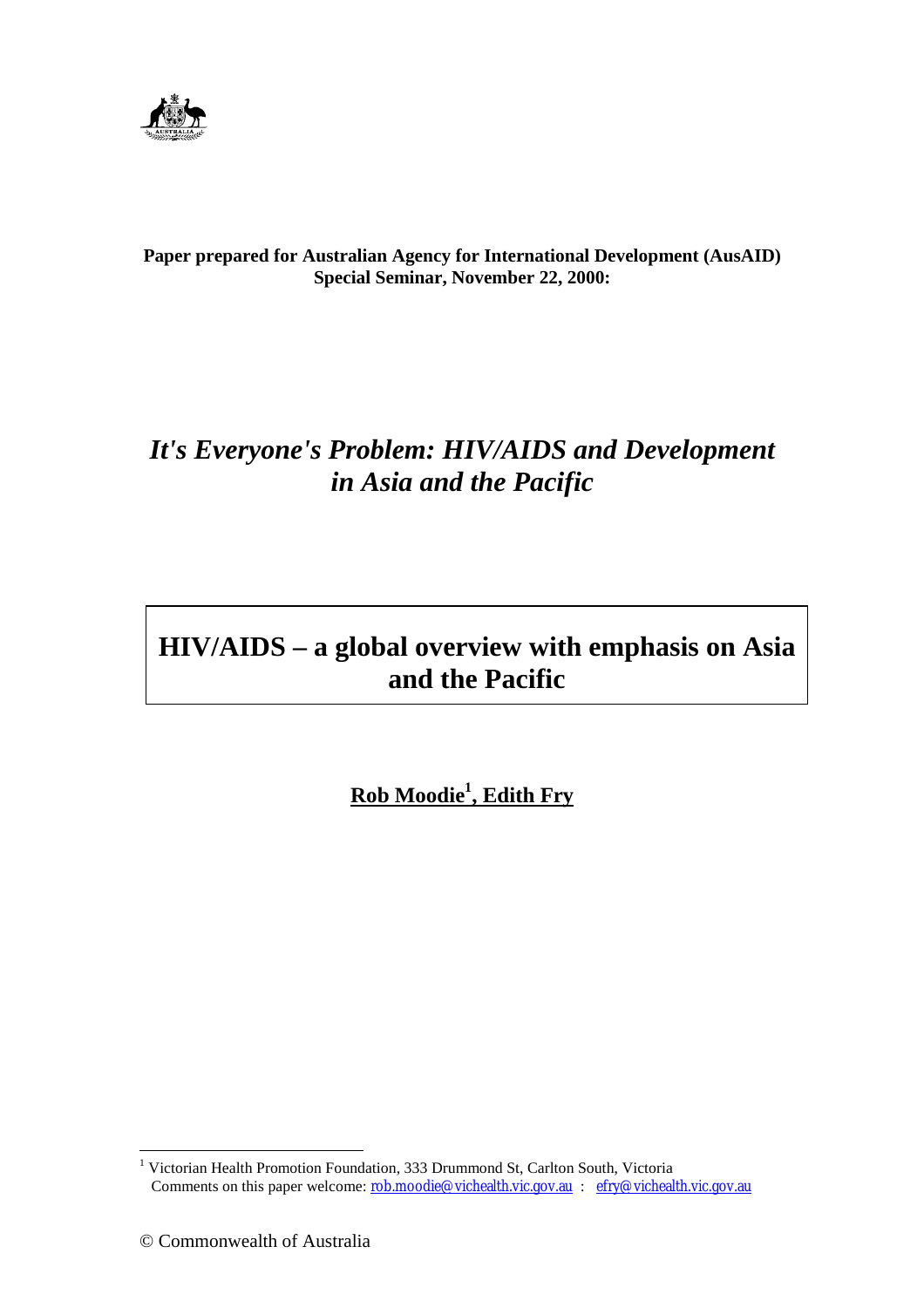## **Executive Summary**

Over 15,000 new HIV infections are now being contracted each day across the globe, compared to 8,500 per day in 1996 and 4,000 in 1990. In Asia, it is estimated that over 7 million people are infected. India has the second highest number of people infected with HIV of any country in the world – an estimated 3.7 million.

There is little doubt, on the basis of the history of HIV/AIDS spread to date, that it will continue to worsen in Asia and the Pacific in the foreseeable future; thus longterm, well resourced, and well coordinated prevention, treatment and care efforts are required.

HIV/AIDS is not simply a health issue. It affects virtually all aspects of human development. It erodes human, social and financial capital. It hits hardest those countries that can least absorb its impact. It affects the manufacturing sector, the professional and academic sectors, agriculture, education, defence, let alone the health care and social welfare sectors. It can threaten national stability and security, as it is now doing in central and southern Africa.

And, as in Africa, HIV/AIDS has the potential to undermine Australian aid programs in several Asian and the Pacific countries. Development aid agencies, governmental or non-governmental, ignore HIV at their peril.

This paper suggests several ways Australia can play an important international leadership role in HIV/AIDS, particularly in the Asia and Pacific region.

- Ensure HIV/AIDS assistance supports and is supported by the moral, humanitarian, economic and national security concerns of Australia's foreign policy.
- Develop long term, well-resourced (financially and intellectually), trusting relationships with a select number of partner countries.
- Develop a comprehensive range of aid pathways for HIV assistance.
- Focus on supporting high level political and bureaucratic mobilisation, so important in effective national responses
- Ensure there is well trained, cross culturally effective staff to support Australian aid projects.
- Ensure that Australian aid assistance in HIV/AIDS is well integrated into the broader social, economic and health care needs of countries.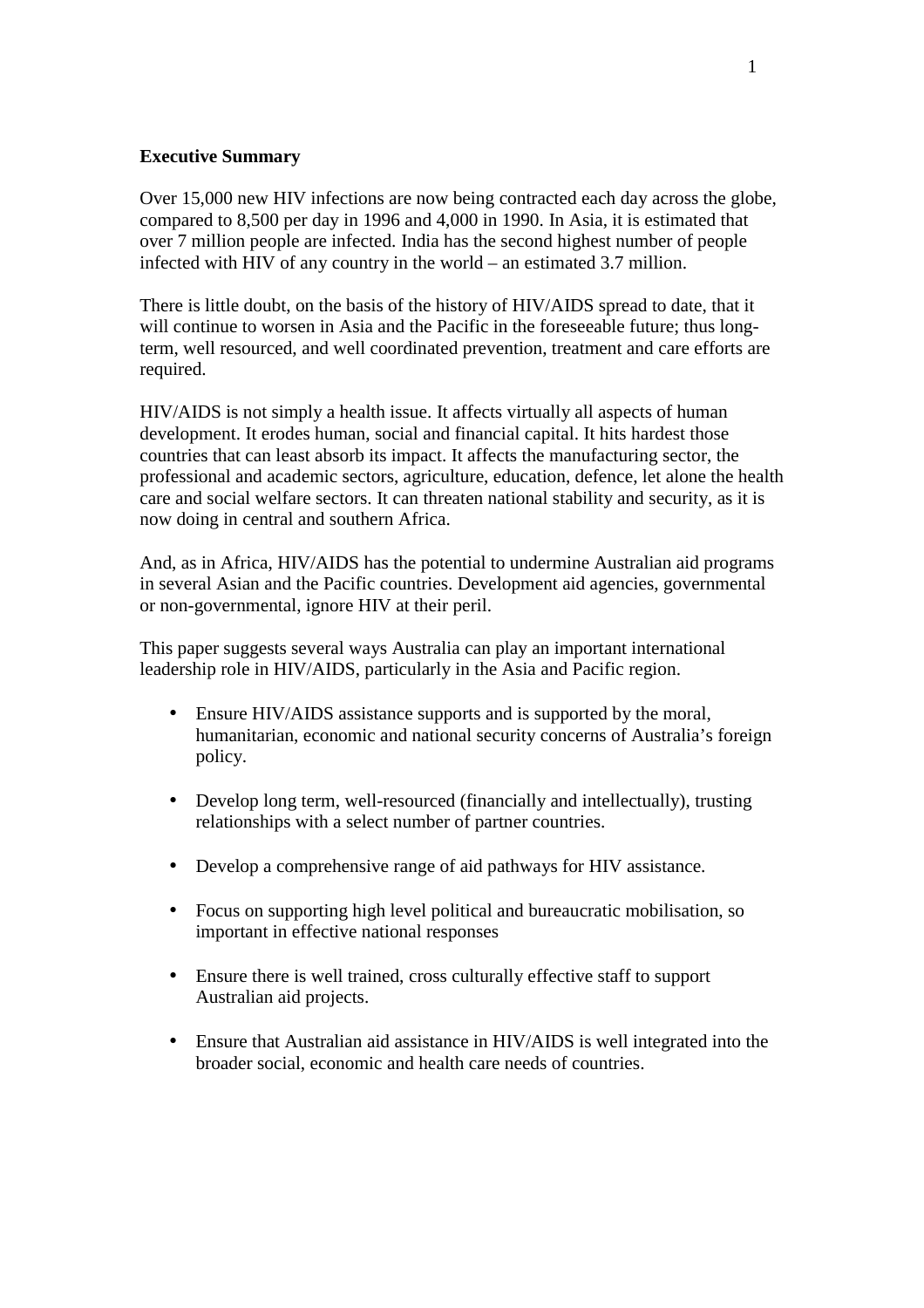#### **1. Introduction**

Why is it, 20 years after the discovery of HIV, we are faced with a seemingly inexorable rise of the death toll and infection rate due to HIV/AIDS? And why is this toll so heavy on those countries that can afford its impact the least?

Why, if we have known what to do for many years, is preventing HIV so difficult? Why have we not been able to apply systematically and evenly across the globe what we have known and learnt in the last 20 years?

This paper aims to answer some of these very difficult questions whilst providing reasons why Australia can and must play an important international role in HIV/AIDS, particularly in the Asia and Pacific region.

## *Australia can and must play an important international role in HIV/AIDS, particularly in the Asia and Pacific region.*

But whilst the picture is bleak in many countries, 1999-2000 has also seen a major shift in global response to AIDS. For the first time a special session of the UN Security Council has focused on HIV/AIDS. At the Okinawa G8 meeting in July 2000, the EU, Japan and the USA announced major new HIV/AIDS initiatives. In particular the US response and financial commitment to AIDS globally has begun to rise rapidly with a focus on Africa. Australia has pledged a major commitment to HIV/AIDS in the region over the next five years.

## *1999-2000 has also seen a major shift in global response to AIDS. For the first time a special session of the UN Security Council has focused on HIV/AIDS.*

Australia is well placed to play a major role in assistance in Asia and the Pacific, by ensuring that the region is not neglected by the understandable focus on Africa and that lessons learned from the Europe, Australia, North America and from Latin America are increasingly made available to countries and communities in the Asia and Pacific region.

This paper examines the evolution of HIV/AIDS over the last 20 years and looks at future scenarios of spread, both from a global view and then with emphasis on our region.

It then discusses the many determinants of its spread, and discusses the reasons why HIV/AIDS is so difficult to control.

It examines major issues such as the impact of HIV/AIDS on human development, on national economies, and on national security, and looks at the difficulties in access to prevention, treatments and vaccines.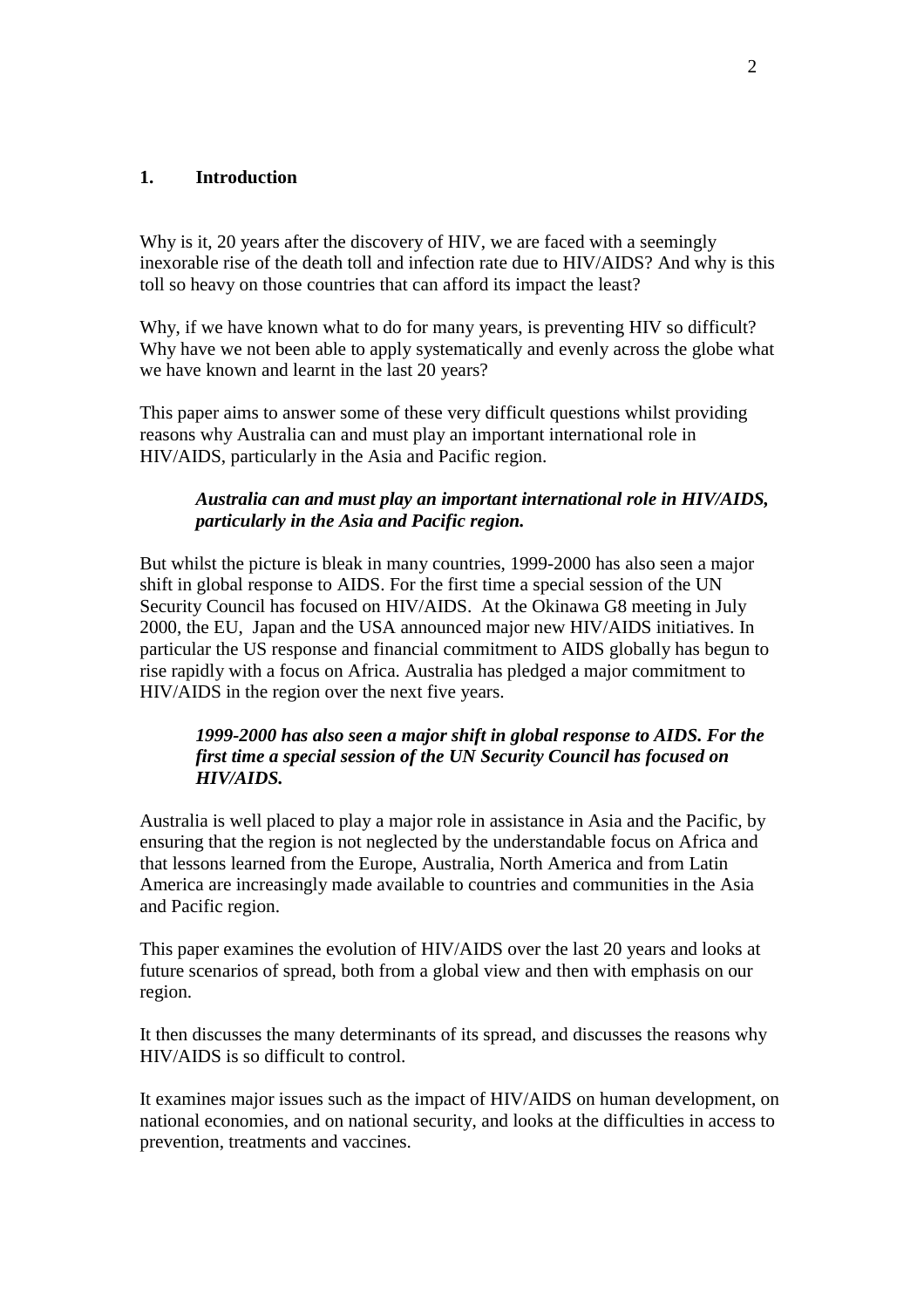We then outline the key elements in successful responses to date and present future scenarios for development aid programs, including the role of the international community and donor aid, and Australia's comparative advantages in HIV/AIDS aid assistance.

We conclude by outlining some of the critical challenges that face Australia in the provision of aid assistance in the area of HIV/AIDS over the next ten years.

## **2. The worsening evolution of HIV/AIDS**

Since 1981 almost 19 million people have died with AIDS. UNAIDS estimates show there were 1.5 million AIDS related deaths in the year 1996. In 1999, there were 2.8 million.

Over 5 million new HIV infections are now occurring every year, compared to 3.1 million in 1996 (UNAIDS 2000a), and an estimated 1.4 million in 1990 (Chin 1995).

## *Over 15,000 new HIV infections are now being contracted each day, compared to 8,500 per day in 1996 and 4,000 in 1990. (UNAIDS 2000a, WHO 1998, Chin 1995)*

There are now well over 34 million people living with HIV infection. Most of these can be expected to die over the next 10 years or so.

These figures indicate the full impact of the epidemic is only beginning.

AIDS is now the fourth leading cause of death, surpassed only by disease groups such as ischaemic heart disease, cerebrovascular disease and lower respiratory infections which are typically causes of death for old people. AIDS is highest in young men and women in their most productive years. (WHO 1998)

## *AIDS is the fourth leading cause of death.*

The epidemic is worst in sub-Saharan Africa. Almost 25 million people are estimated to be infected with HIV. In other words, nearly one in ten adults from 15-49 years of age is already living with the virus. While the first major epidemics were described in central and eastern Africa, HIV/AIDS is now far worse in the southern part of the continent. In South Africa, infection rates increased from less than 1% in the adult population at the beginning of the 1990s, to about 20% in less than 10 years (UNAIDS 2000a).

Women in Africa are more affected than are men: about 55% of all adults living with HIV/AIDS are women. In particular the risk of being infected with HIV is far greater for women below 25 years of age, than for men in the same age group.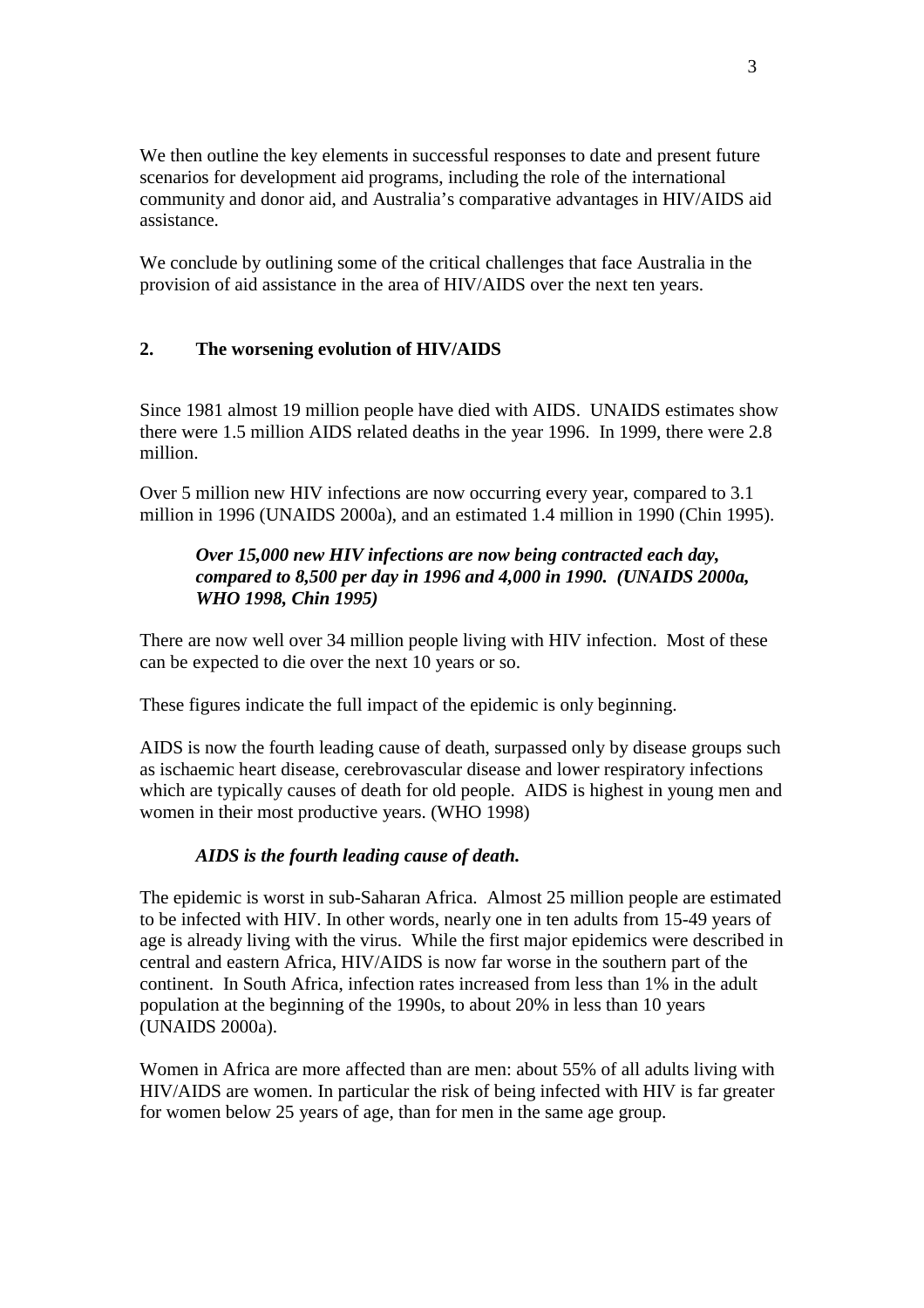Several Caribbean Island states have more severe epidemics than any other countries outside Africa. The countries of the former Soviet Union have seen a rapid growth in HIV infection, driven primarily by an epidemic of (unsafe) drug injecting practices.

In the developed world infection rates dropped significantly in Australia, NZ and Japan, North America and Europe after early prevention campaigns, and mortality rates are declining due to better care and treatment. However, risk behaviour especially amongst injecting drug users and some gay communities has not been eliminated and in some communities may be increasing (UNAIDS 2000a).

#### **Asia and the Pacific**

In Asia, it is estimated that 7 million people are infected. HIV epidemics in the region are diverse, localized, and have different trends over time (MAP 1999). These trends are outlined in Appendix 1. Infection rates vary widely but Cambodia, Myanmar, Thailand and some states of India are worst affected to date with prevalence rates of 2-3% among the adult population (15-49yrs). The major driving force of the pandemic is heterosexual transmission; factors that strongly influence the course of the epidemics in this region include patterns in sex work and sexual networking, and patterns of injecting drug use (MAP 1999). In addition mobility within countries and between countries of long distance truck drivers, commercial sex workers, seafarers, migrant workers and illegal migrants, plays a very important role in HIV spread in the region (Hsu, de Guerny, 2000).

## *In Asia, it is estimated that 7 million people are infected. HIV epidemics in the region are diverse, localised, and have different trends over time. (MAP 1999)*

In Cambodia, rapid increases in HIV transmission have been reported since the first case of HIV infection was notified in 1991. Prevalence among those aged 15 to 49 years is estimated to be 3.7%, with the estimated reporting rate of HIV being low (8%). (UNAIDS 2000c) Prevalence rates are expected to continue to increase with extensive heterosexual spread.

Infection rates in Myanmar are around 2%, and extremely high in some subpopulations, particularly drug users. (UNAIDS 2000d)

In India, despite relatively low prevalence rates overall, a population of 1 billion means that there are more HIV infected people than in any other country except South Africa - an estimated 3.7 million people (UNAIDS 2000a). The increase in the estimated number of HIV infections from a few thousand in the early 1990s to the current figures, in a context of very limited information about prevailing sexual risktaking behaviours, creates great uncertainty about the future course and impact of the epidemic. (MAP 1999)

## *India has the second highest number of people infected with HIV – an estimated 3.7 million*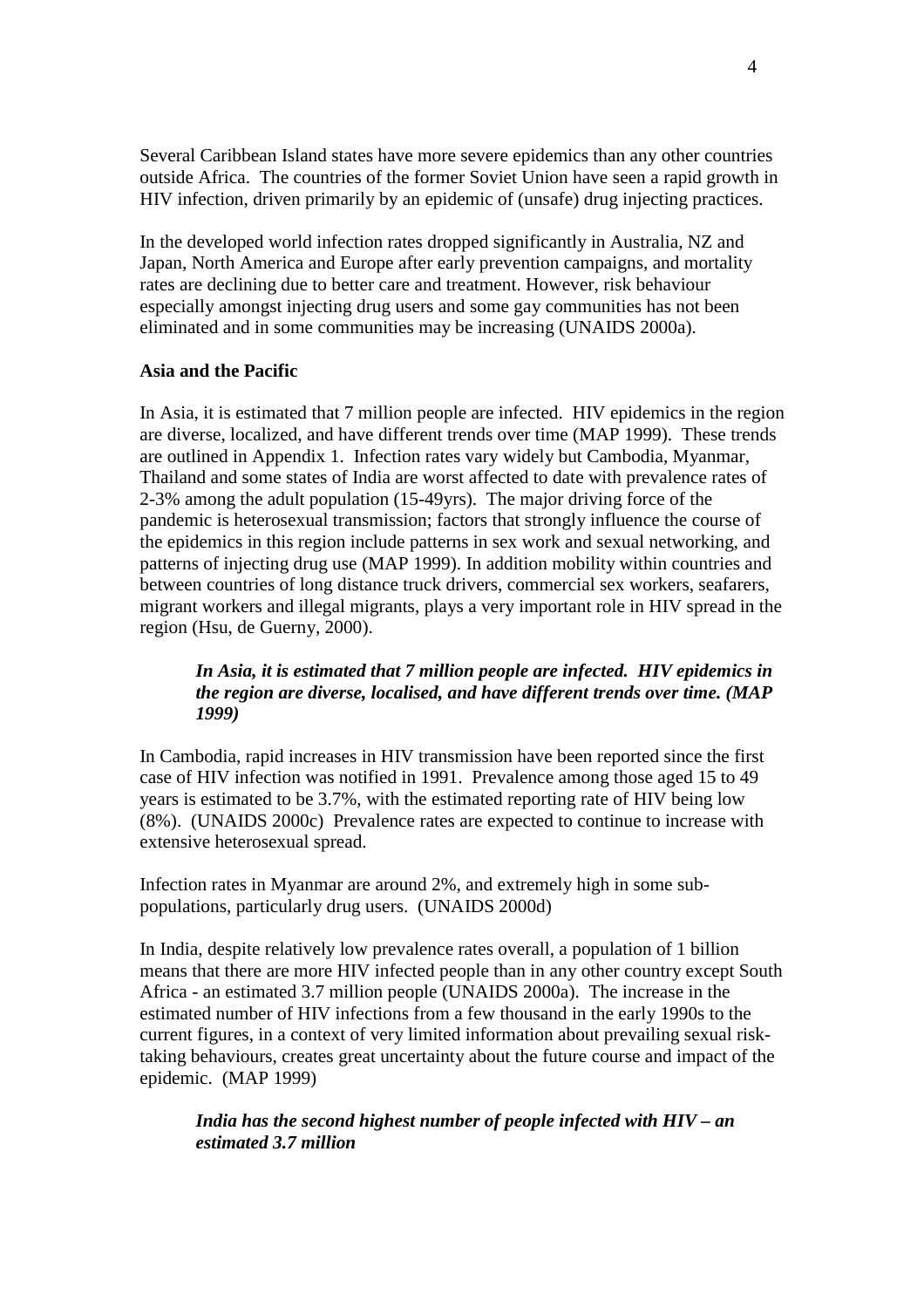Thailand seems to have concurrent, but largely independent, epidemics among men who have sex with men (MSM), injecting drug users and heterosexuals. (UNAIDS 2000a).

Other countries such as Malaysia, Nepal and Vietnam have rapid increases of HIV incidence in various population groups, particularly injecting drug users, while overall the general population prevalence rates are low.

In the South Pacific, rates again vary but PNG in particular has a major problem. Since the HIV epidemic in the Pacific began, the number of new infections reported each year has increased steadily, with PNG contributing the majority of annual increases. The population of PNG is 4 million; in 1999, PNG *reported* 5400 people living with HIV/AIDS, up from less than 1000 in 1996. (UNAIDS 2000a, SPC 1997) It is estimated that in PNG only one-fifth of all cases is reported; therefore possibly 25,000 people are living with the virus. Isolated communities, more than 800 languages, and deep religious and cultural taboos are factors which combine to make HIV prevention and education difficult. As well, programs operating in PNG are limited by lack of resources.

*"We in Papua New Guinea have the most difficult place to work in HIV/AIDS in the world. We've got a very diverse society. We have 800 different languages, and people have maybe the similar number of thoughts and ways of thinking about general issues in life, and sex is one of those issues. There's also other issues of development … accountability of leaders … the cash economy … [people] put[ting] themselves at risk in trying to have a decent way of life … if we don't do things innovatively and proactively … we will definitely have maybe much more problem than what's faced in Africa, I believe" – Dr. Clement Malou, PNG National AIDS Council (ABC 2000)*

It is widely acknowledged that HIV/AIDS is under-reported in Pacific island countries. It has been stated that the HIV epidemic in the Pacific is considerably more serious than the available data suggest (SPC 1997). Pacific island countries do not support the high populations of Asian countries, but this does not make the potential spread of HIV any less significant. The unique social, economic and cultural factors of the Pacific leave communities vulnerable to HIV infection.

Sharp and sudden increases of HIV incidence have and can occur in Asia. Examples of the evolution of the infection in countries such as Myanmar, Cambodia and Thailand show HIV has the potential to spread fast and widely. However, the Monitoring the AIDS Pandemic (MAP) network, in its report to the  $4<sup>th</sup>$  International Conference on AIDS in Asia and the Pacific  $(4<sup>th</sup> ICAAP)$  in 1999, stated that it was difficult to predict the future course of HIV epidemics even in countries such as Nepal, Vietnam and Malaysia where there are rapid increase in HIV among some populations, but not all. MAP calls for urgent increase in the collection and analysis of quantitative, qualitative epidemiological, social and behavioural information to predict epidemic trends and target prevention to factors that result in populations being vulnerable to rapid HIV spread. (MAP 1999)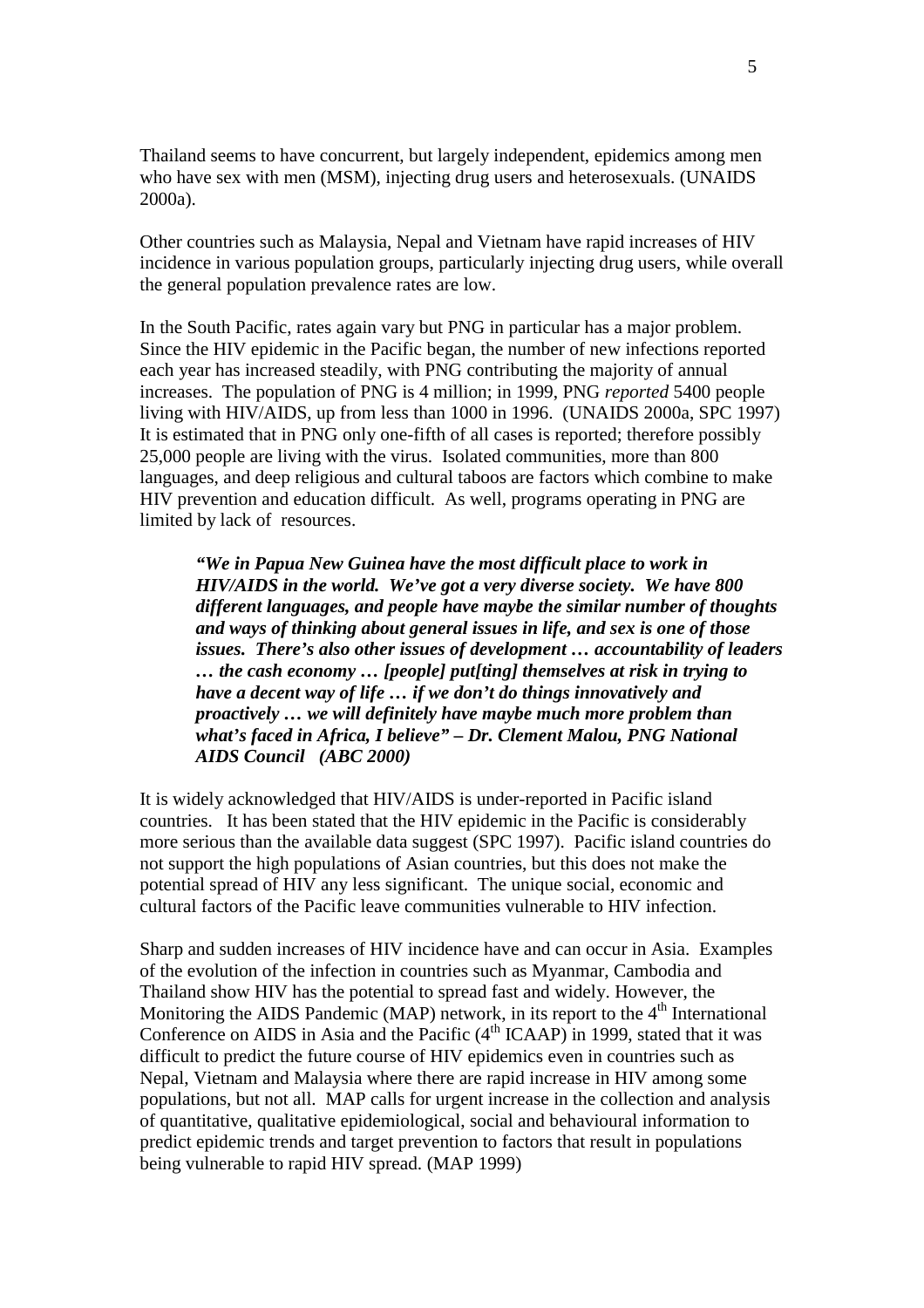*There is little doubt, on the basis of the history of HIV/AIDS spread, that it will continue to worsen in Asia and the Pacific in the foreseeable future, and thus requires long-term, well resourced, and well coordinated prevention, treatment and care efforts.*

## **3. The many determinants of HIV/AIDS and why it is so difficult to control.**

As we have seen above HIV continues to spread uncontrollably in many countries across the world. HIV is much more difficult than we could have ever imagined 20 years ago. Despite all the wonderful advances in prevention, diagnosis and treatment it continues to trick and taunt us from so many different perspectives. Below we consider some of these perspectives − technical, behavioural, socio-economic, and perhaps the most the most important − political.

## *Technical Issues*

Examined from the technical and virological point of view the virus is elusive and evasive. It is a unique human pathogen that has learnt to kill off the immune system. Notwithstanding recent advances in therapy, an effective vaccine lies many years in the future (see below). It has a long 'silent and invisible' period between infection and illness; unless tested and counselled a person may be unaware of their infection, and can unknowingly infect others.

## *Behavioural Dilemmas*

HIV is every bit as complex from a behavioural perspective, because it is spread by deeply ingrained human behaviours that are elusive and evasive to deal with.

The infection is predominantly transmitted sexually – for most people, a private sphere, and in many cultures a topic not discussed openly, if at all.

## *In many countries sexual intercourse is intimately associated with rites of passage and with the symbolic union of families, let alone its associations with procreation, pleasure, power and survival.*

Historically, religious and political leadership in many countries has been reluctant to promote condom use, 'safe sex', or even lead more open discussion, and thus be seen to encourage promiscuity or immorality. For example, the Confederation of India has been quoted as saying that in India people 'are as promiscuous as anywhere in the world, but they don't want to talk about it' (Vaughan 1996).

Discrimination and prejudice have surrounded the issue of HIV/AIDS since the beginning, associated as it is with behaviour which can be branded 'immoral' or may be illegal (drug injecting, prostitution). Because of the shame and fear surrounding this fatal disease, people are still reluctant to acknowledge the relevance of AIDS to their own lives. (UNAIDS 2000a)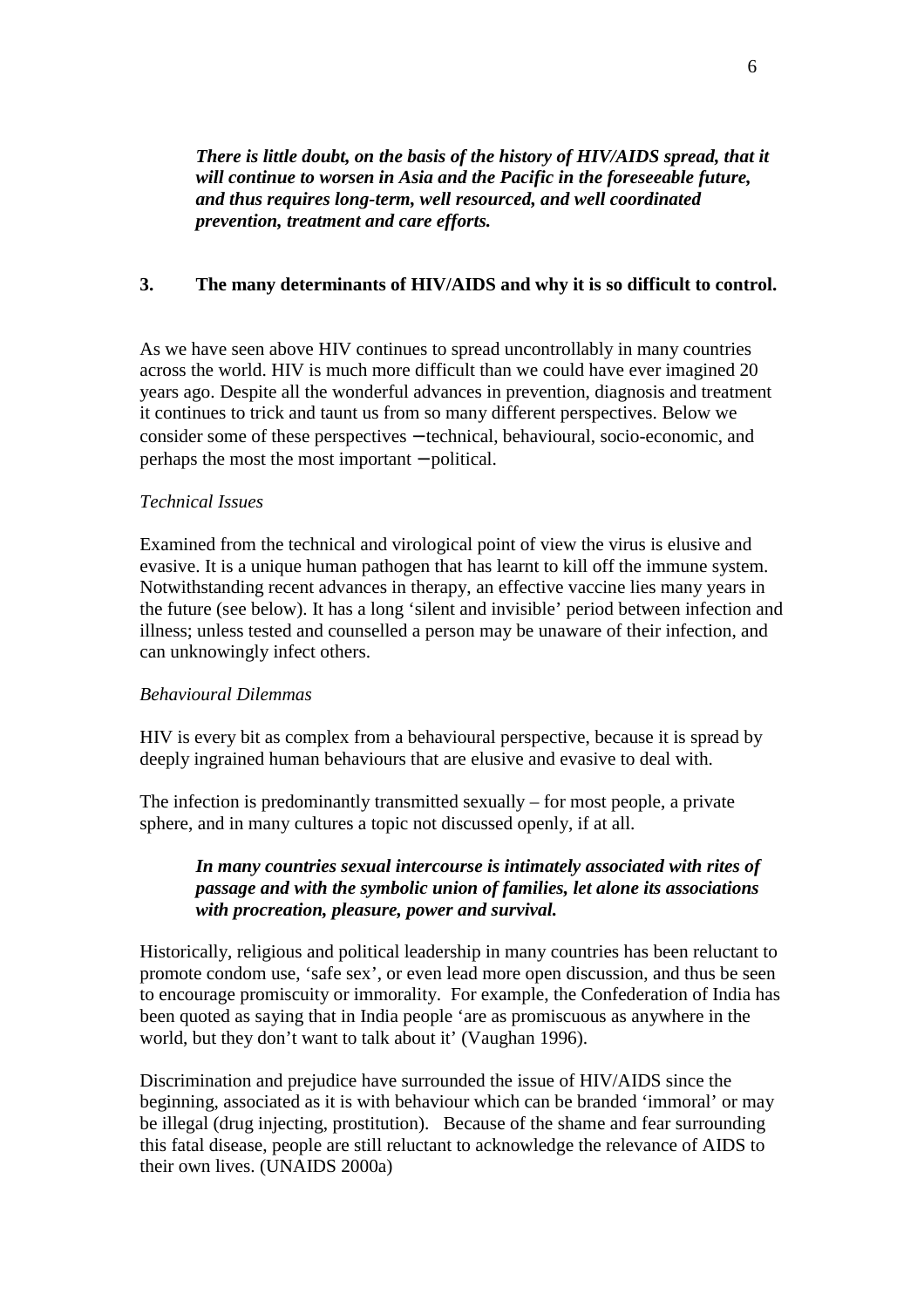Culture and religion have proven to be complicated, and at times convenient, barriers to effective prevention and control of HIV/AIDS, as they are in other areas such as reproductive health and girls' and women's health. Thailand's leaders realised that they would have to 'clash with culture' to get effective programs up and running. In many countries, the major roadblocks are those that prevent female education and participation outside the household, and discriminate against women with regard to nutrition, medical care and schooling (Mechanic, 1992).

Young people may be at particular risk if they are unable to inform themselves about or protect themselves against HIV. While virginity at marriage may be an ideal in many cultures, the reality can be widely different. Studies indicate that in a number of countries where the adult HIV prevalence rate is higher than 10%, a fifth or more of older teenage girls knew too little about the virus to protect themselves. (UNAIDS 2000a). Contrary to popular belief, teaching young people about sex does not produce higher levels of sexual activity, as a UNAIDS review has shown (Grunseit 1997)

## *Because of the shame and fear surrounding this fatal disease, people are still reluctant to acknowledge the relevance of AIDS to their own lives. (UNAIDS 2000a)*

HIV is driven by a second epidemic amongst injecting drug users. Injection is an even more efficient way of spreading HIV than sexual intercourse, enabling the virus to spread with astonishing speed. Risk behaviour – sharing injecting equipment – appears to be common. For example, HIV infection among injecting drug users in the Ukraine rose from virtually zero in 1994 to 31-57% in less than two years. (UNAIDS 2000a).

#### *Social and socioeconomic obstacles*

HIV thrives where social and economic vulnerability is greatest. Some groups tend to be at a greater risk because of their position in society and the limited opportunities available to them. Structural features for example gender relations, voluntary or forced migration, ethnic relations, or variations of income are amongst the difficult factors when dealing with HIV/AIDS because they "imply that broader social changes may be necessary if we are to do something lasting about the epidemic." (Piot, Aggleton, 1998)

Women in particular are vulnerable. Issues such as economic dependence on men, domestic violence, and double standards of sexuality, illustrate the lack of control women have in their sexual relationships. Simply being married is a major risk factor for women; "studies in Africa show many married women to have been infected by their one partner – their husband." (UNAIDS 1997).

Other issues, for example unequal access to education or training, reinforce women's lack of autonomy and control over their own lives.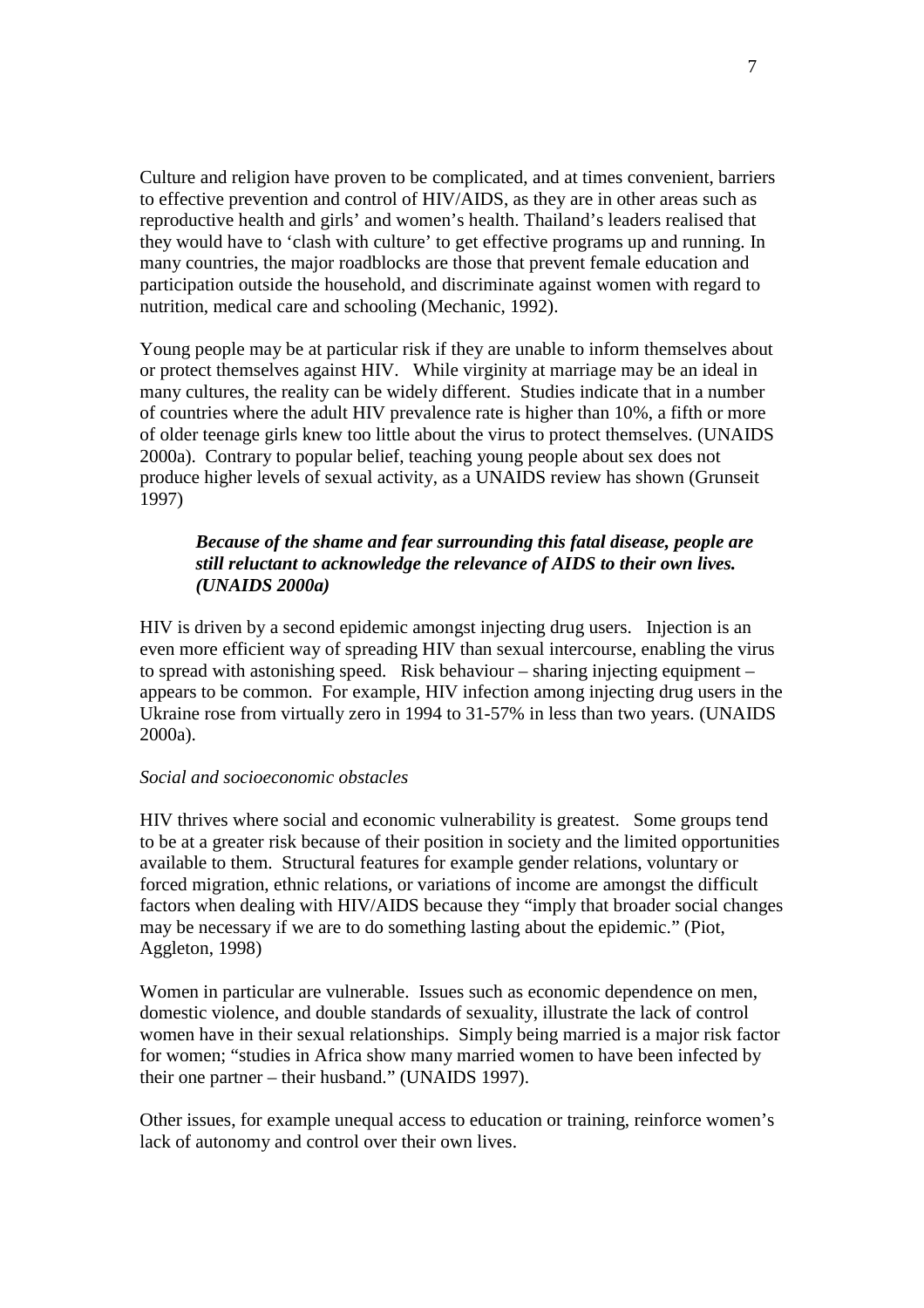## *For young women in rural Thailand or Laos or Myanmar who end up in the sex industry, their main risk factor is simply being poor.*

As well, women with HIV infection are likely to experience more social blame and stigma than men, and are most likely to carry the burden of care.

## *Winnie Chikafumbwa discovered she was HIV positive after the birth of her child. The day she informed her husband he left. When she informed her employer, the national government, she was sacked. As a result she set up the first People Living with AIDS Group in Malawi. Winnie died in 1998.*

The complex matter of human movement – tourists, migrant workers, migrants, students, seafarers, armies, refugees fleeing from war and civil disruption – influences the spread of the HIV virus; movement not only across international borders but within countries, particularly in Asia. For example, people moving from rural to urban situations may be placed in higher risk situations than in their home environment. The mobility and movement of people is not so much important as the behaviour of those people [when they move]. (Skeldon, 2000)

## *The small 'p' political dimension*

From the political perspective HIV is enormously challenging, as effective national programs often require quite dramatic cultural shifts and challenging of long standing taboos. Open and honest government acknowledging the spread of HIV, and political foresight and leadership are required to deal with issues of sex, drugs and discrimination. Australia's multi-partisan political response has provided leadership in the region, by developing successive national strategies underpinned by a longstanding partnership between affected communities, people living with HIV/AIDS, researchers, health and social services, and government.

In the United States, despite studies showing that needle exchange programs significantly reduce new HIV infections amongst drug users without encouraging drug use, federal funding of such programs is banned because of political opposition. One study estimates that failure in implementing widespread needle exchange programs between 1987 and 1995 will cost the US at least \$244 million in medical care for HIV cases which could have been prevented. (UNAIDS 2000a)

In Africa, some political leaders are beginning to follow the wonderful example set by President Yoweri Museveni of Uganda, and speak out and acknowledge the existence and danger of AIDS, with many countries launching five-year plans against the infection. In Kenya, after many long years of silence, denial of the seriousness of the epidemic and opposition to condom use, President Daniel arap Moi in his New Year's address this year reversed his position by stating "Anything that can be said or done to halt the progress of the disease must be said and done". (UNAIDS 2000a) Less promisingly, others, such as South Africa's President Mbeki, are derailing efforts to fight HIV/AIDS, with comments calling into question the origin of AIDS.

In Thailand declining HIV levels in sex workers and their clients have occurred as a result of a society that is willing to openly discuss and deal with the determinants and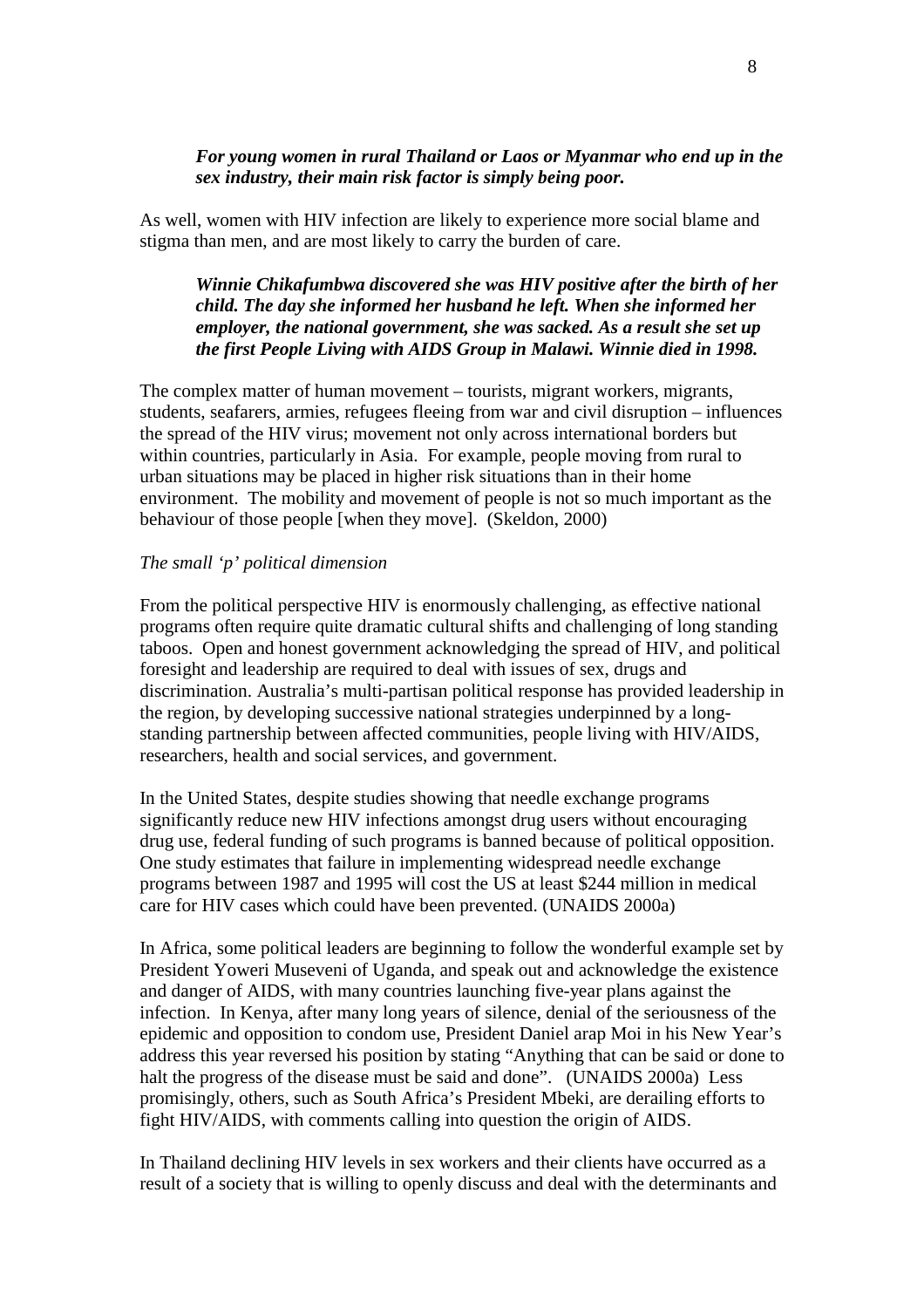the consequences of unsafe sexual behaviour. A good example of this openness was the 100% condom program, where with government support, sex workers and brothel owners enforced maximum condom use in brothels (Visrutaatna, et al 1995). This was further reinforced by media campaigns to encourage respect for women, discourage men from commercial sex, and literacy and vocational programs to prevent young women from having to join the sex industry. It was former Prime Minister Anand who created the environment for such programs to flourish in Thailand.

This success in Thailand has inspired a similar program in Cambodia, where the Prime Minister has approved a national policy requiring implementation of "100% condom use" in all entertainment establishments. There is evidence the program is leading to increases in condom use amongst sex workers, and that this is being reflected in reductions of HIV prevalence among young brothel-based sex workers. (WHO 2000)

## **3. Major Issues**

## *Impact of HIV/AIDS*

The impact of HIV/AIDS reverberates from an individual household level to national and international levels. The United Nations is convening a special session of the General Assembly in 2001, to review and address the problem of HIV/AIDS in all its aspects, and to co-ordinate and intensify international efforts to combat it. Delegates at the 55th session of the UN General Assembly were told the "rapid spread of HIV/AIDS was a global health and social problem" requiring "the mobilization of international forces to work together to battle the disease." China's delegate Huang Xueqi called upon the international community to show political commitment and to pledge financial support in fighting the global epidemic. (Xinhua 2000)

## *As in Africa, HIV/AIDS has the potential to undermine the very aid programs in Asia and the Pacific that Australia supports.*

In the hardest hit region of sub-Saharan Africa, there are scenarios of shocking impact: AIDS has generated a crisis in human development in many countries. Years of progress in public health are being reversed, but AIDS is not simply a health issue. Education, industry, agriculture, transport, human resources, and the economy in general are affected by the decline in an economically productive workforce. The premature death of adults at an age when they have formed their own families has resulted in a generation of orphans.

A new demographic structure, the "population chimney", has been used to describe the demographic effects of HIV/AIDS. Fewer babies are born to HIV-infected mothers who die or become infertile before the end of their reproductive years. Possibly as many as a third of the infants born to HIV-infected mothers will also acquire and succumb to the disease. People infected with HIV early in their sexual lives begin to die around the ages of 30-35, and as only those not infected survive to older ages, the usual "population pyramid" shape becomes a chimney. The results of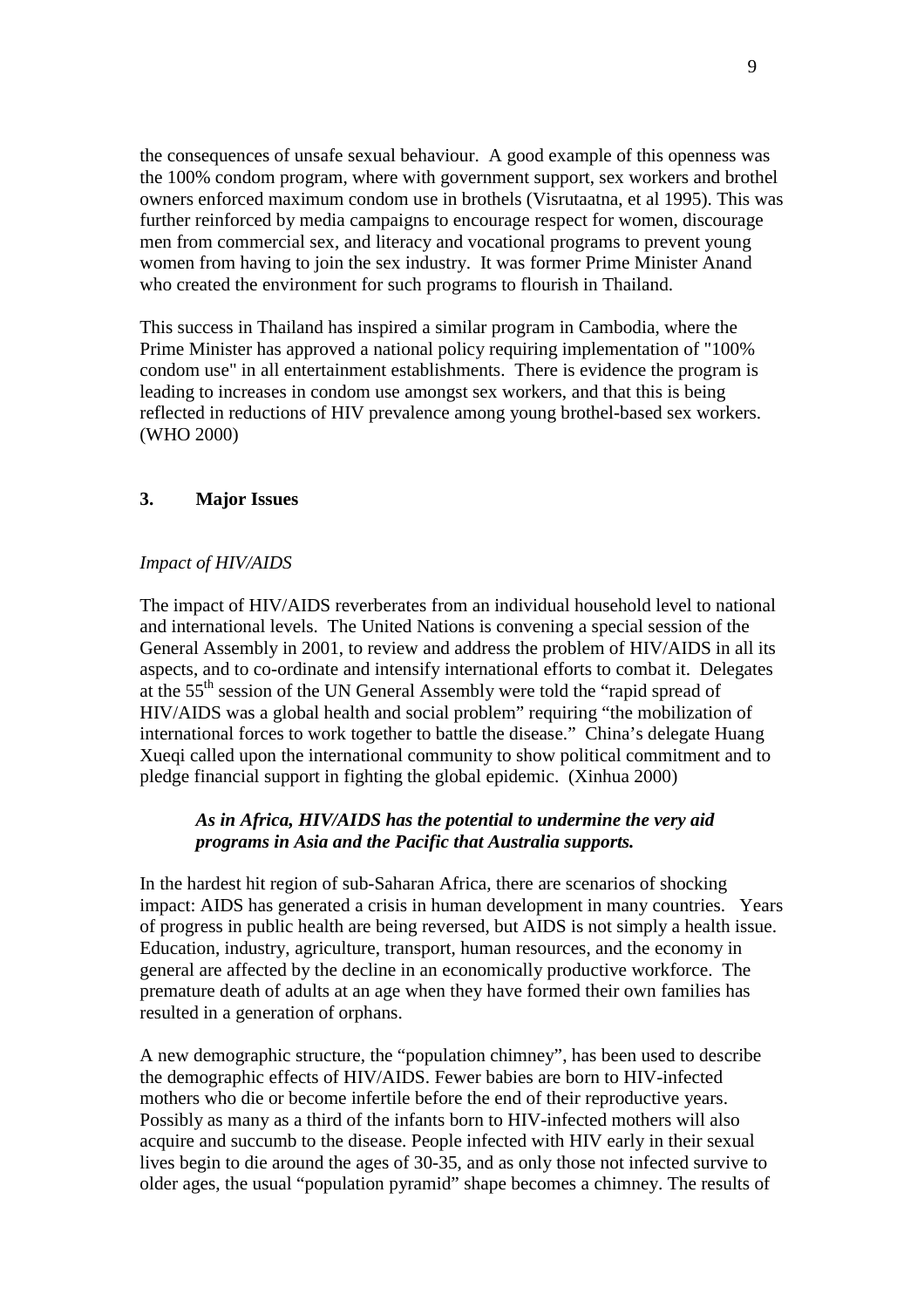this demographic restructuring indicate a small number of young adults supporting large numbers of children and older people. (UNAIDS 2000a)



*Projected population structure with and without the AIDS epidemic, Botswana, 2020* **Source:** UNAIDS (2000)

HIV has particular ramifications for the military, given the high rates of casual sex engaged in by military personnel, as well as the implications of rape. The possibility of large numbers of defence force personnel becoming infected has consequences for political and social stability, in countries where the military is the source of political power.

The effect on productivity and savings makes HIV/AIDS a threat to economic growth, affecting as it does predominantly younger adults, the most productive members of society. Having a family member ill with AIDS results in a dramatic decrease in income, as well as loss of time given up to care.

A Thai study showed that one-third of AIDS affected rural families had to cope with a halving of their agriculture output, threatening their food security. In addition another 15% were obliged to take their children out of school, and over fifty percent of the elderly people had to fend for themselves. On average families spent US\$1000 during the last year of an AIDS patient's life – the equivalent of an average annual income (UNAIDS 2000a).

Business and industry suffer from the epidemic, with impacts on productivity, costs and markets. Business expenditures are increased by health-care costs, burial fees and replacement of employees, while revenue is decreased by absenteeism due to illness, caring for the ill, attending funerals and time spent on training new employees. Studies in Africa show that profits have decreased from 20 to 7 per cent as a direct result of HIV/AIDS. (UN Economic and Social Council 2000) Another Thai study, that of a small company, found that AIDS was causing a loss of US\$80,000 annually,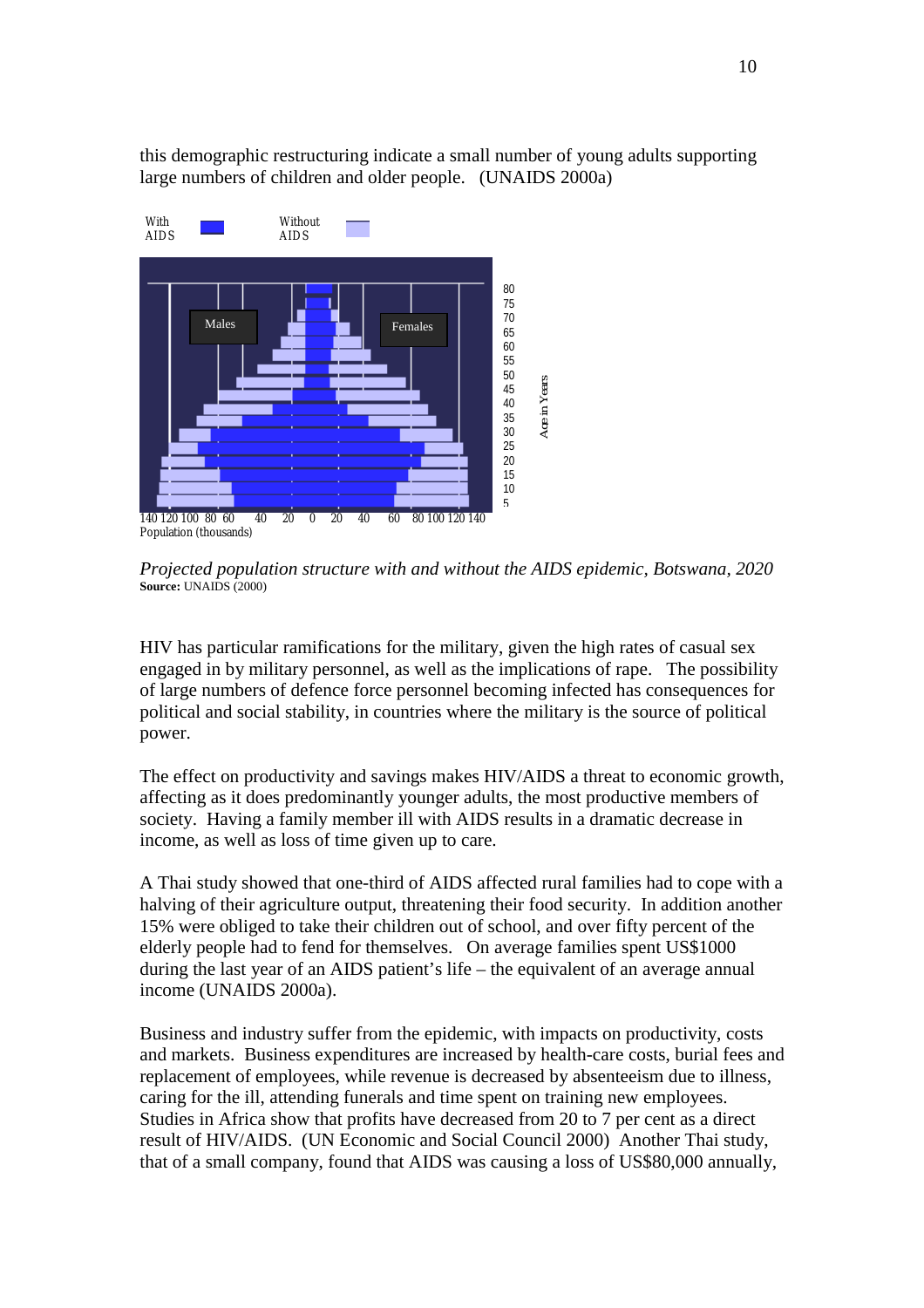whereas a prevention program would cost only US\$11,500. Pension funds, also, are being hollowed out by premature deaths. (UNAIDS 1998b)

## *A survey in Thailand, that of a small company, found that AIDS was causing a loss of US\$80,000 annually, whereas a prevention program would cost only US\$11,500*

But applying economic and monetary terms alone does not adequately account for the human development issues on which HIV/AIDS impacts. These include the removal of education opportunities for young people, the loss of years of acquired knowledge through premature death of well-trained or skilled workers, the impoverishment of families and the effect on community cohesion, and the loss of 'human security' as defined by the UNDP. (UNDP 1994)

#### *National Security*

Military preparedness can no longer determine national security. Threats such as the AIDS epidemic will not be contained by national boundaries.

We have already discussed how the HIV virus flourishes where social and economic vulnerability is greatest, thus exacerbating crises which threaten civil order and stability. Internal instability in turn reduces the capacity of a country to contribute to a stable region.

Where a government may be depending on a particular status quo to hold on to power, it will be unwilling to empower marginalised or disenfranchised groups, unlikely to encourage questions about allocation of resources, unwilling to provoke organised religion. One such country could be Burma, where the government is aware of the threat of the epidemic, but "for its own survival places considerable obstacles in the way of both domestic and international efforts to create meaningful [HIV/AIDS] programs." (Altman 2000) Effective responses to the AIDS crisis need the support and involvement of national governments.

Why is it important to see AIDS as a security issue? If AIDS is seen as a health-only issue, the health ministry – often already over-burdened or without much political thrust – is left to respond to the epidemic. But if AIDS is redefined as a security issue it assumes a far more important distinction on government agendas. Perhaps when governments come to realise national survival depends on halting the epidemic they will begin to provide the resources and political will required.

#### *Difficulties in access to prevention and treatment*

Despite the enormous publicity surrounding HIV/AIDS, it fundamentally remains a silent, invisible epidemic in most countries. While it is estimated that more than one in a hundred sexually active adults across the world are infected with HIV, only a small fraction of these people have the access to testing and counselling that would actually inform them they are infected. (UNAIDS 1998a) Nearly 95% of all new infections, mostly due to heterosexual intercourse, occur in developing countries, sub-Saharan Africa and South East Asia bearing much of the brunt. Paradoxically, the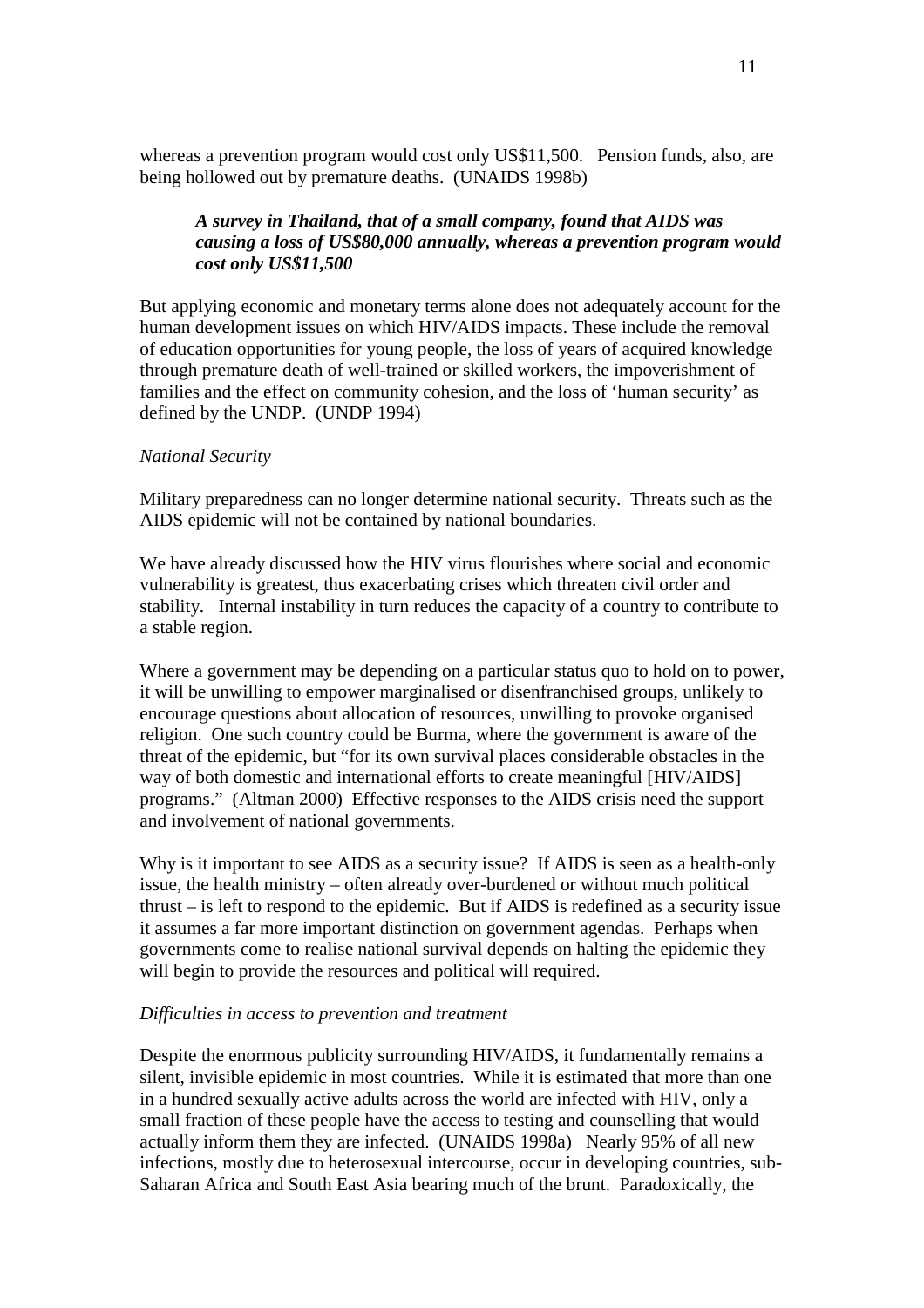silence and invisibility of the HIV epidemic tends to be greatest in countries where the infection is most prevalent.

Major obstacles in access to prevention and treatment stem from lack of resources − including issues surrounding the high cost of drugs − and from matters of fundamental human rights − including the impact of discrimination.

- Information provision: Despite the high levels of general knowledge about HIV/AIDS, millions of people are still vulnerable to HIV because they do not know the basic facts. Misinformation survives even in worst affected populations. In a study in South Africa, not even half the respondents knew an infected individual could live for many years without any outward sign of the virus. (UNAIDS 2000a)
- HIV testing and counselling services: in the developing world these are far from adequate, especially in rural areas. It may not be possible to get a test, or quality counselling is unavailable. There may be issues with lack of confidentiality. If testing is not supported by counselling, treatment and care, there is little incentive to be tested.
- Basic resources: no matter how good communication and information provision is, to prevent infection people have to have access to affordable condoms, needles and syringes, and AZT/novirapine to prevent mother-to child transmission.
- Health services infrastructure: AIDS increases the demand on the health sector. The ability to secure finance for health care is very limited in developing countries. Access to drugs is made difficult by cost, management of supply and inadequate health care provision. WHO estimates that access to essential drugs for health conditions of all kinds – including pain relief and respiratory distress, essential to alleviate suffering from HIV-related infections − is guaranteed for only 50% of the population in developing countries. (UNAIDS 2000a)
- Meeting the needs of people living with HIV/AIDS: the vast majority of people living with HIV/AIDS (PLWHA) in Asia and the Pacific have insufficient access to treatments. One of the major problems is, not surprisingly, the high and inflated price of drugs set by international pharmaceutical companies. (AFAO 1999) Local models of support for PLWHA need to be developed which respond to local economic, social and cultural factors.

Denial, fear and shame also discourage people from accessing prevention or care services. Where people with AIDS risk rejection or discrimination, individuals suspecting they have HIV may avoid testing, or not take precautionary measures with partners, for fear of revealing their infection. People will lose precious opportunities for further prevention, or warding off their own illness, if they are afraid to acknowledge or even find out if they are infected. Stigma and discrimination are very difficult to deal with at the individual level. They have to be managed at the societal level – anti-discrimination laws which must be enforced; community education to diminish stigma; and support for PLWHA and other self help groups.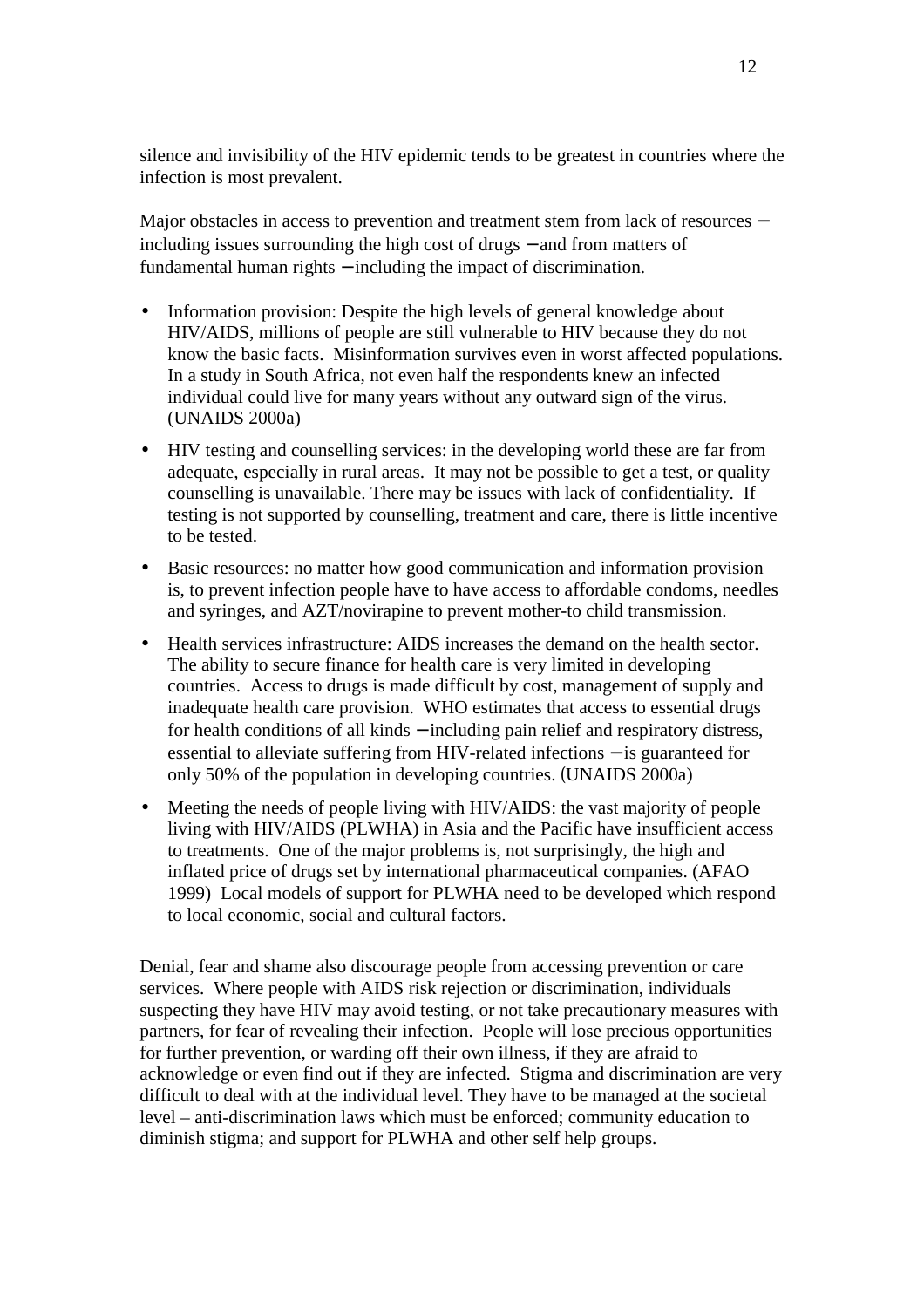In particular, marginalised population groups such as injecting drug users, commercial sex workers, or men who have sex with men may not access services where they do exist, because of a reluctance to risk exposure by participating.

## *Vaccine Development*

Development of a vaccine will take time and even if an effective vaccine becomes available, it will not replace other preventive measures. It is likely that initial vaccines will not be 100% effective and [must] be delivered as part of a comprehensive prevention package (UNAIDS 2000a). Vaccine development is complicated by the number of virus subtypes circulating, and also by the variety of human populations which need protecting.

While the first Phase III (large scale human testing) trials are under way, the majority of these trials focus on strains of HIV circulating in industrialized rather than of those in developing countries. However, since 1998 there has been increased emphasis on vaccine designs applicable to HIV strains in the developing world and new AIDS vaccine designs should be entering Phase I and II clinical trials in the next 1-2 years. (Berkley, 2000)

The important challenge is not only to create a safe and effective vaccine but also to make it available to all those who need it in a timely fashion. HIV vaccine is needed most in developing countries where most of the new infections occur and where there is also least access to current therapeutic interventions. (Berkley, 2000) This will raise extremely important issues surrounding the cost of the vaccine as well as the immediate need to support the development of durable and effective vaccine delivery systems.

Ethical issues related to research in HIV/AIDS also raise concern. Who should be responsible for decisions about trial recipients, given that vaccine efficacy trials inevitably involve exposure to HIV by trial participants? UNAIDS released recommendations that have created considerable controversy, and leave many issues to be resolved. Countries are encouraged to create their own ethical review mechanisms (Berkley 2000).

In 1998 the World Bank set up a task force to look at ways to accelerate the development of vaccines. The task force recommended strategies to enable developing countries to become better partners in AIDS vaccine work, including support for capacity building and applied research; to expand coverage of existing vaccines; and improve delivery infrastructure. It also aims to create new knowledge about the economics of AIDS vaccines and to create new mechanisms for financing the purchase of AIDS vaccines. It recommended a one billion-dollar revolving IDA fund to support international public goods in the communicable disease with HIV vaccines to be priority. (Berkley 2000)

#### *Microbicides*

The introduction of microbicides into HIV prevention programs could affect the epidemic by offering a degree of protection to women who can make the decision to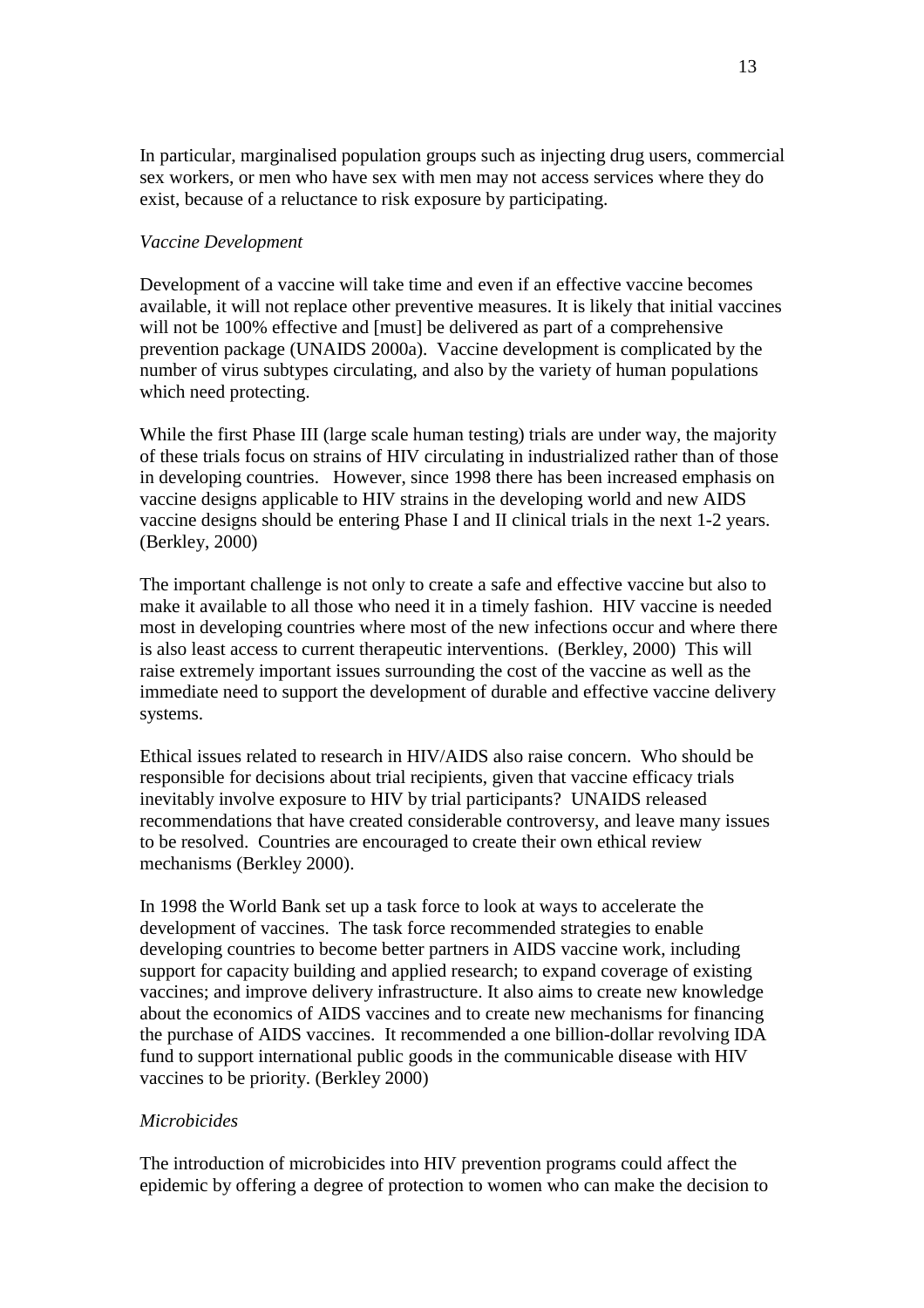use the microbicide themselves, if necessary without the knowledge or co-operation of a partner. Recent testing of microbicides in Africa and Thailand has given disappointing results, however there are a number of products under development. As with any HIV vaccine, microbicides may fill important gaps in HIV prevention, but they would still be part only of an overall prevention package.

Compared to the pharmaceutical investment in anti-HIV therapies there is still surprisingly little investment by private companies in the development of microbicides and vaccines.

## **5. Successful Responses**

*Effective national programs often require quite dramatic cultural shifts and challenging of long standing taboos. Open and honest government acknowledging the spread of HIV, and political foresight and leadership is required to deal with issues of sex, drugs and discrimination.*

By examining the experiences to date in Northern Europe, Nth America, Australia, New Zealand, Uganda, Senegal and Thailand we can identify the key elements of a successful response. Uganda in particular shatters the myth that some countries are simply too poor to respond effectively. President Museveni has been constantly and openly discussing AIDS and its impact since he came to power in the mid 1980s. This in turn supported community-based projects, attracted, maintained and increased international donor support and has been rewarded by a quite dramatic turnaround in one of the most heavily affected and infected countries – so much so that Uganda has brought its estimated prevalence rate down to around 8% from a peak in the early 1990s of close to 14%. (UNAIDS 2000a)

As UNAIDS (UNAIDS 2000a) explains there are a number of characteristics of successful national responses

- Political will and leadership
- Societal openness and determination to fight against stigma
- A strategic response
- Multisectoral and multilevel action
- Community-based responses
- Social policy reform to reduce vulnerability
- Longer-term and sustained response
- Learning from experience
- Adequate resources

We will come back to a number of these as challenges for Australian aid assistance.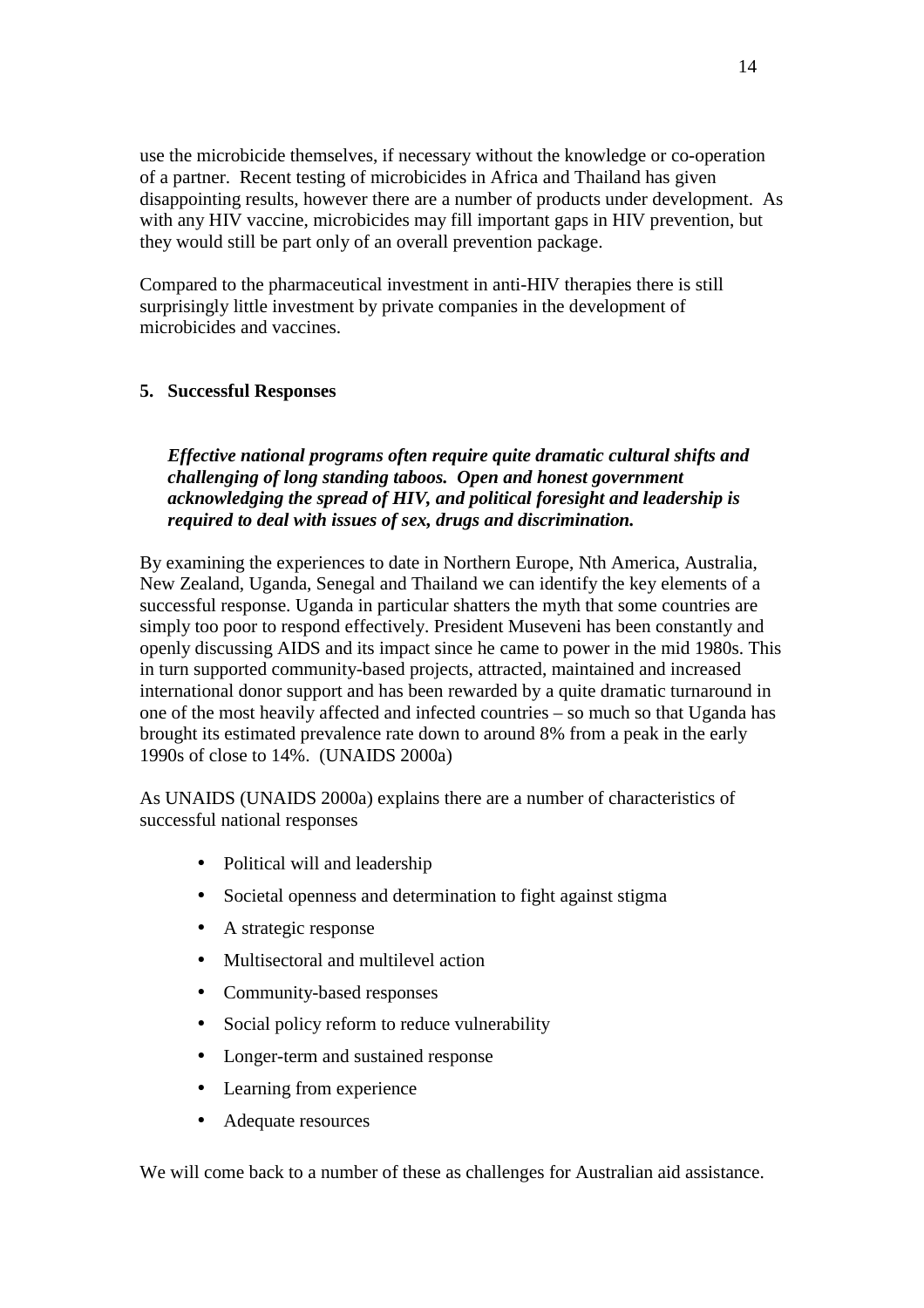Let us now look at the major elements of a successful strategic response. They include:

## *Surveillance and research*

Good science must underpin good public health. This includes:

- description of the scope and distribution of HIV and AIDS at each appropriate level of analysis (eg community, province/state, nation) in the problem
- fundamental public health research to understand the local determinants of **HIV**
- monitoring of the progress of interventions
- measuring the effectiveness of the interventions.

## *Communications*

#### This consists of

- 'broadcast' awareness campaigns through a variety of mass media, focussed on accurate information
- destigmatising of HIV and AIDS
- 'narrowcast' approaches using highly targeted messages for groups at higher risk such as sex workers and injecting drug users, men who have sex with men
- communications through schools, community organisations, women's groups, workplaces, credit and farmer co-ops, and so on
- group and one to one peer education programs.

## *Service provision*

This relies on the presence or development of primary level infrastructure, such as the primary health care system. Thus investment to improve the HIV/AIDS infrastructure must also improve and be seen to improve the overall primary health care infrastructure. Specific HIV/AIDS services include:

- voluntary counselling and testing for HIV
- quality control of blood transfusion systems
- STD diagnosis and treatment
- condom (male and female condoms) distribution through public, private and social marketing systems
- prevention of mother to child transmission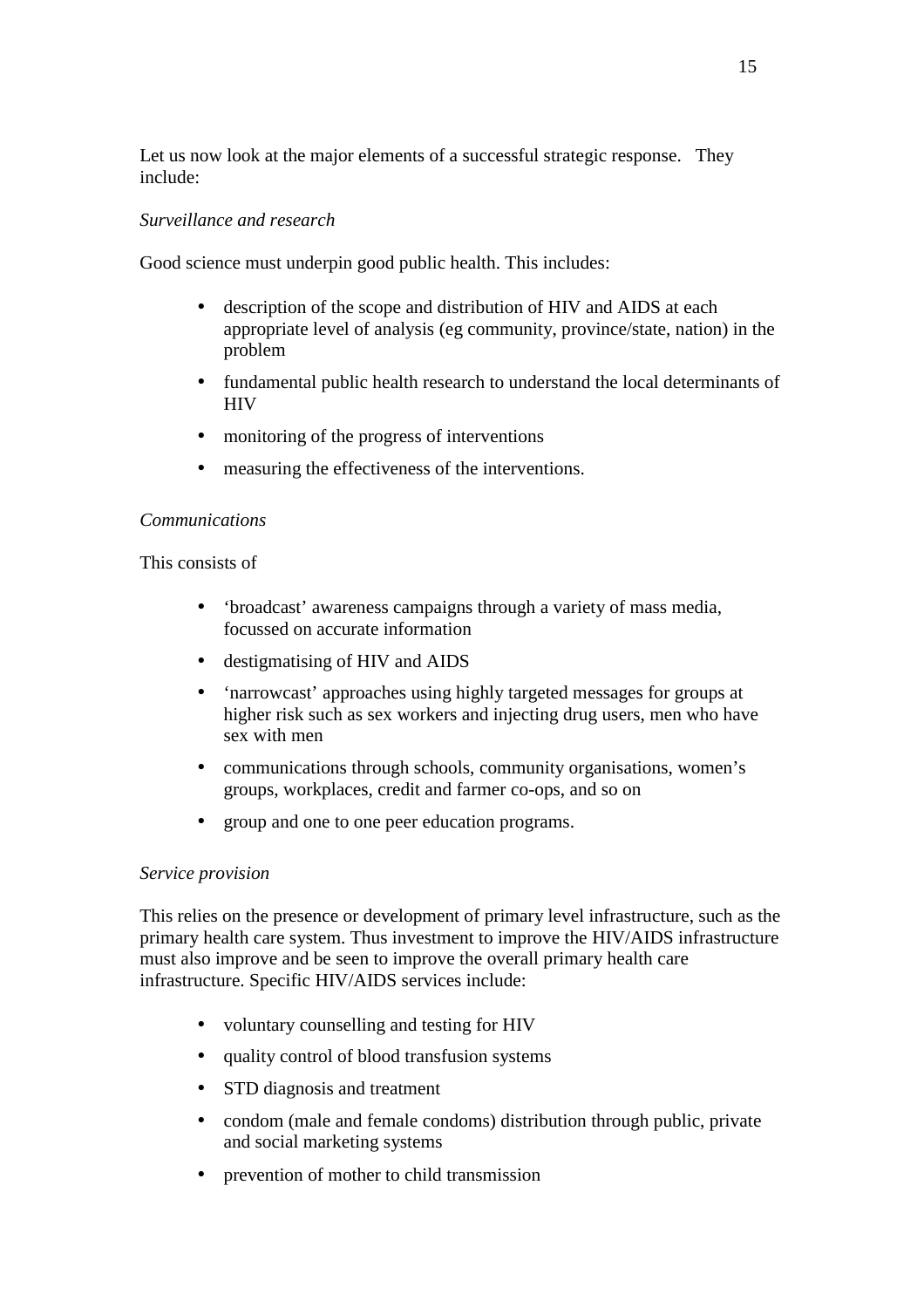- treatment of opportunistic infections
- needle and syringe exchange, methadone, drug treatment programs
- community and home based care programs.

## *Legislation, regulation*

This covers a number of areas from the 'macro' such as debt relief to the micro, such as taxes on commodities such as condoms.

It also includes such areas as:

- anti-discrimination legislation
- workforce legislation
- education policy, especially education of women
- health policy, access to medications
- micro credit policy
- illicit and licit drugs policy

## *Mobilisation*

No countries have yet been successful in controlling AIDS without significant mobilisation of communities. In virtually all countries it has been community-based organisations that have led national responses.

Governments thus have to support and underpin the development of community based organisations, including those that support people living with HIV/AIDS. The Uganda, Senegal, Thailand and developed country (such as Australia's) successes have come about not only because of approaches that are 'top-down' governmental driven policy, but also because of 'bottom-up' community-based and private sector initiatives. These two approaches must work synergistically. Former President Ramos of the Philippines borrows a local metaphor to explain this. He talks about the way *bibingka*, a kind of rice cake is prepared. *Bibingka* is baked in a clay oven, with heat applied from the bottom and from the top. Skilled *bibingka* makers have to learn how to apply the heat evenly. In talking about HIV/AIDS he said so often programs fail because of the lack of 'even heat'. (AIDS Society for Asia and the Pacific, 1998)

## **6. Future scenarios for development aid programs**

AIDS is spreading inexorably, and globally we are losing the war and many of the battles. Even if a vaccine arrived tomorrow it would only be effective if introduced as one strategy among the key elements presented above. We currently have to work on the assumption that there will be *never* be a **magic bullet** for HIV/AIDS**.**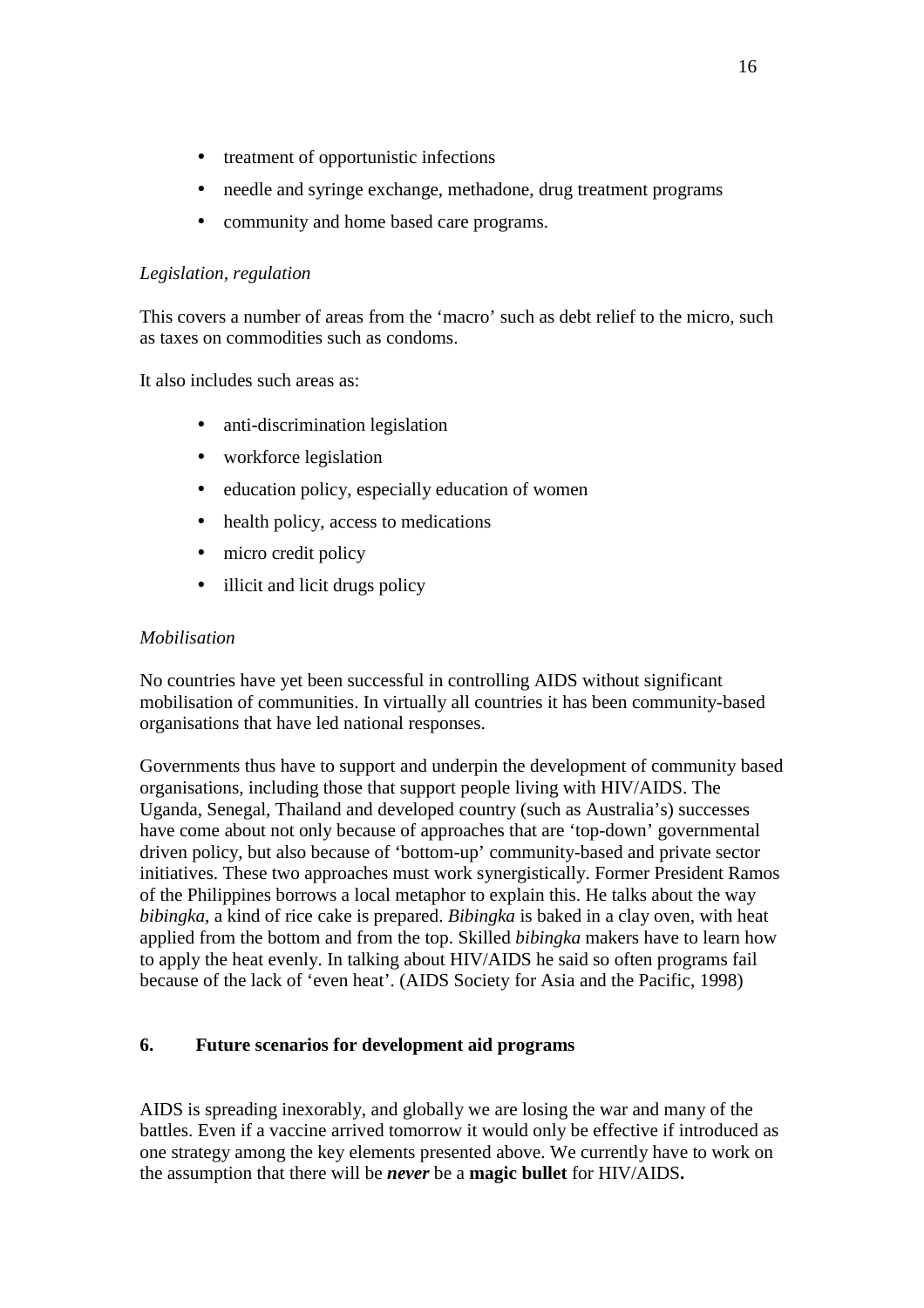Each nation has its own particular political, social, economic and cultural features. As these vary so does the epidemiology of HIV/AIDS from country to country and also within countries. So the response appropriate to individual countries and individual communities must be determined locally. We have already had the opportunity to learn from experiences of HIV/AIDS around the world. The greatest lesson is that of openness.

## *We currently have to work on the assumption that there will be NEVER be a magic bullet for HIV/AIDS.*

The major reason for the frustrating lack of progress is the lack of willingness of national political and governmental systems to openly acknowledge the scope of the problem or to respond to it with honesty, imagination and resources. Everywhere, there are countless people working effectively in community groups, hospitals and clinics, research institutions, religious organisations and government departments. Yet, in many countries, there is little support from the political leadership.

So the role of the international community and donor aid has to be in areas of 'peer group' education and support with and among politicians and senior government officials. Effective national policies on AIDS require a large dose of political courage, political risk-taking and foresight. And it is difficult for these to be developed and nurtured in isolation.

Just as we have used peer education in changing attitudes and behaviours of those at risk, we must use similar mechanisms in the political sphere – of politicians talking and working with other politicians.

In this way international aid must also continue with support for mobilisation of communities, again something not supported by many governments, particularly those with a short or non-existent history of democracy. This is best achieved by both peer education with and among politicians from the region, as well as enhancing exchange among community-based workers, policy makers and government officials and researchers.

The international community can also contribute by developing better and better evidence for policy change. Often this evidence has to be reproduced in each country – local evidence is needed to reinforce the messages local decision-makers are hearing from their peers in other countries.

#### *What is Australia's comparative advantage in HIV/AIDS aid?*

Considerable experience has been gained in Australia in a number of key areas in HIV/AIDS control over the last 15 years. This applies both to HIV/AIDS control in Australia and to assistance provided in the region and elsewhere, particularly Africa.

These key areas include HIV/STD surveillance, social science research, organisation of community responses, and development and maintenance of PLWHA groups, HIV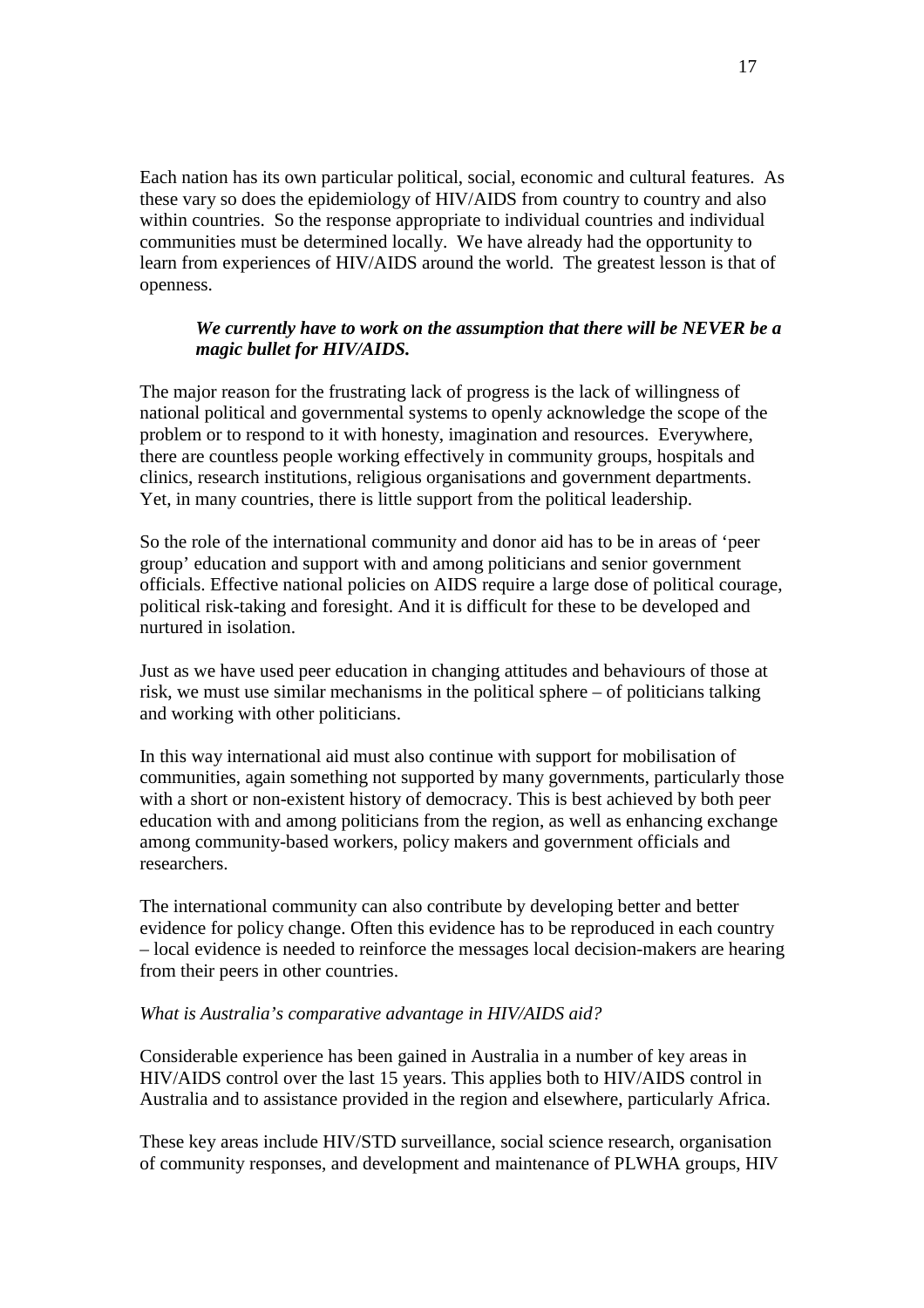counselling and testing, STD treatment, broadcast and narrowcast communications and harm reduction.

It also includes, as mentioned above, multipartisan political leadership, the development and implementation of four successive national strategies, and the ongoing maintenance of workable partnerships across a diverse range of stakeholders.

#### **6. Critical challenges for Australian HIV/AIDS aid programs in our region**

*Despite what we have heard about HIV/AIDS in the last 15 years, HIV still remains a silent, invisible epidemic. And, paradoxically, the silence and invisibility are greatest in countries where HIV is most prevalent. We are winning some of the battles against HIV in developed countries and a few developing countries, but globally we continue to lose the war.*

*1. Ensure HIV/AIDS assistance supports and is supported by the moral, humanitarian, economic and national security concerns of Australia's foreign policy.*

Evidence from Africa, Eastern Europe and some parts of Asia shows that HIV/AIDS is a threat to economic development and national stability let alone being the harbinger of enormous personal and societal suffering, hardship and death.

Australia has a great opportunity to align its work in HIV/AIDS with foreign policy considerations for more than health or humanitarian reasons, as more and more evidence emerges about the effects of HIV/AIDS on manufacturing, agriculture, education, defence and national security. As in Africa HIV/AIDS has the potential to undermine the very aid programs in Asia and the Pacific that Australia supports. But to be able to lead, to contribute effectively it will need the organisational capacity both within and without government to do so.

Given that Australia also has a major role to play in the 'big picture' issues such as debt relief, and bargaining with large pharmaceutical companies to lower prices and increase access to treatments, it needs to take every opportunity for aid diplomacy at bilateral, regional and global levels. It will also need to develop a coherent policy response among the different branches of government, including trade, labour, and defence in addition to health, development assistance and foreign affairs.

The Government's aid program should ensure that each of the five priority sectors for development assistance takes into account the implications of HIV/AIDS.

HIV/AIDS has become such an important problem globally that we should ensure that all Australian international volunteers and diplomatic staff are well trained as AIDS educators.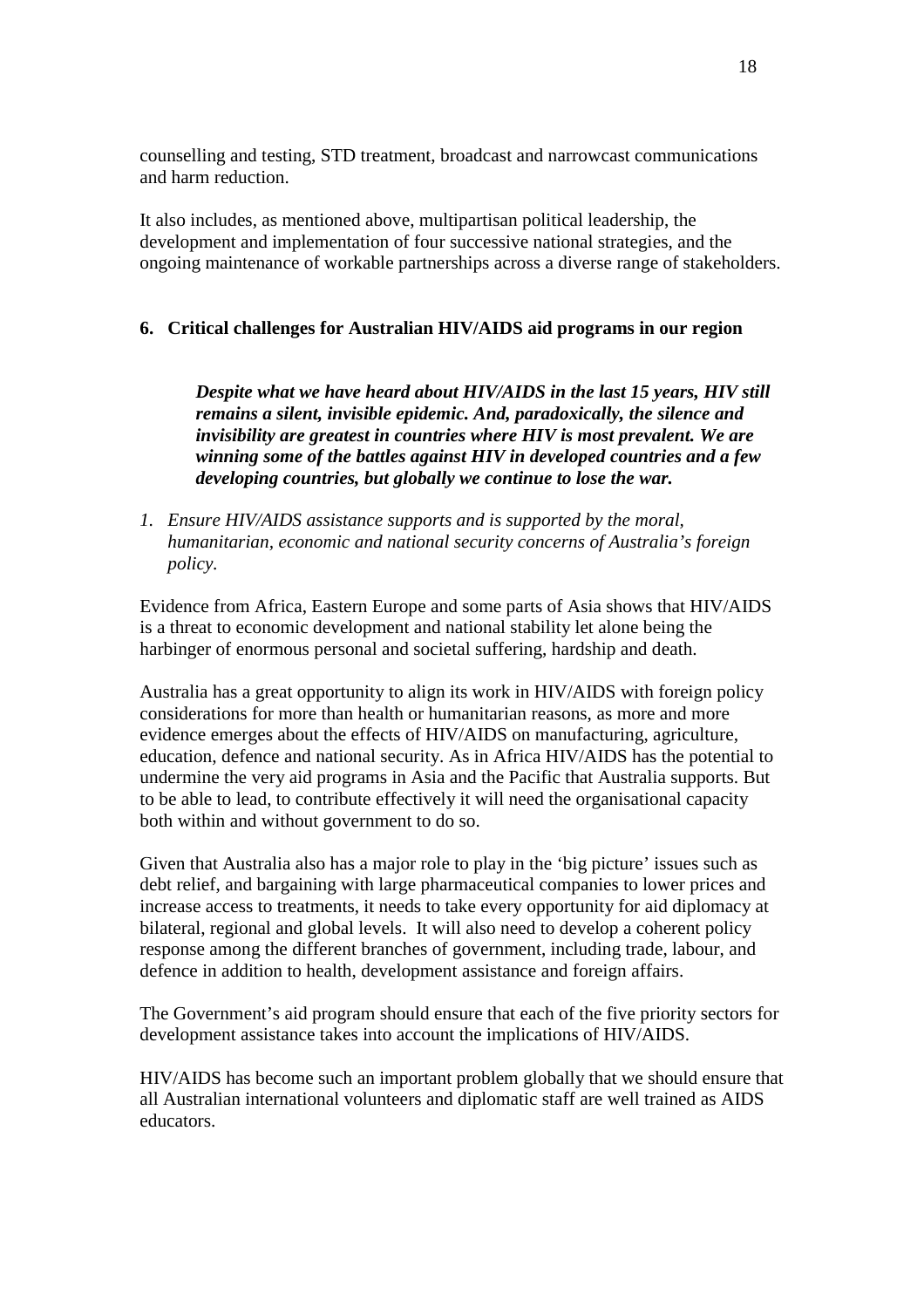## *2. Develop long term, well-resourced (financially and intellectually), trusting relationships with a select number of partner countries.*

Effective national programs do not develop overnight. Australia's investments need to be thought through beyond the election cycle, and thus need multipartisan support to ensure consistency. It should focus on developing long-term relationships, and encourage twinning of agencies, organisations and institutions, for example, government to government exchange, NGO to NGO, researcher to researcher, political exchange. This can be between Australian and Asian/Pacific institutions as well as among Asian/Pacific countries.

## *3. Develop a comprehensive range of aid pathways*

Effective aid has to use a mix of aid pathways, such as direct bilateral aid, multilateral aid, NGO to NGO aid, CBO to CBO aid, and now corporate aid (as businesses increasingly see the economic effects of HIV/AIDS). All of these avenues have their own advantages and have to complement each other.

Obviously where 'recipient' governments are responsive and facilitatory then bilateral aid is effective, but where they are in fact blocking responses, NGO to NGO aid or CBO to CBO aid is required to ensure that aid is actually reaching the group or groups that most need it.

## *4. Focus on supporting high level political and bureaucratic mobilisation, so important in effective national responses.*

To increase the effectiveness of Australian aid consideration must be given to work with the political and bureaucratic institutions and agencies to maximize the potential for the implementation of what is already known.

It is no coincidence that UNAIDS lists 'political will and leadership' as THE number one determinant of a successful national response. Uganda and its neighbour Kenya represent a good example of countries with similar levels of socio-economic advantage/disadvantage yet the response in Uganda, led by President Museveni has far outstripped that of his Kenyan colleague President Arap Moi.

The strategic elements presented above can only be effectively delivered in an environment where national political and bureaucratic leaders support their implementation.

Australia can also help ensure that the international donor response is well coordinated, demonstrates results, and supports wider health priorities of recipient countries at meetings of international donors (eg the Programme Coordinating Board of UNAIDS, and the management boards of the World Bank, UNICEF, UNDP, UNDCP, UNESCO, WHO and UNFPA). Australia should also ensure major level input into the UN General Assembly Special Session on HIV/AIDS in June 2001.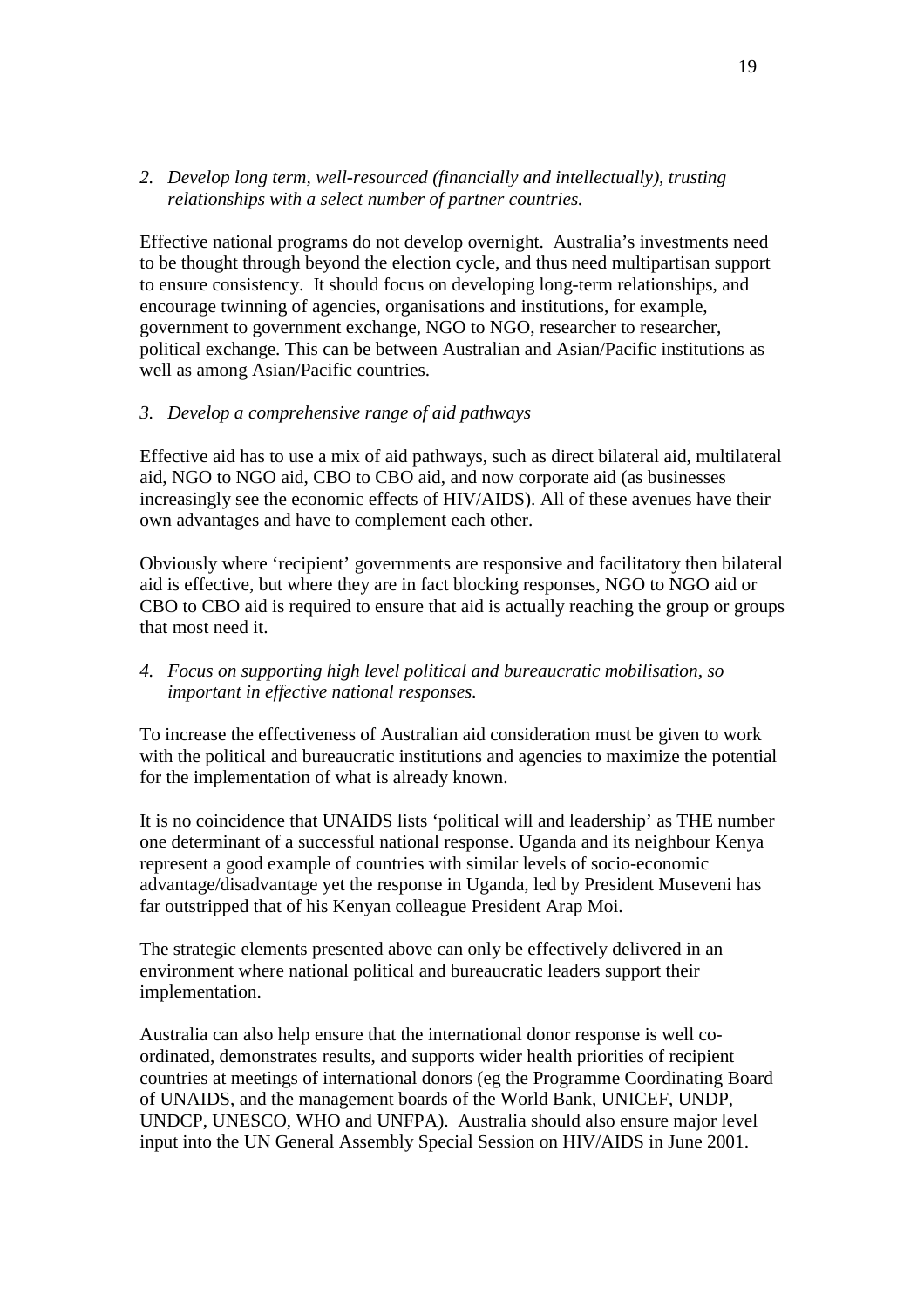*5. Ensure there is well trained, cross culturally effective staff to support Australian aid projects*

Australia will have to continue to encourage and invest in the development of 'extra' capacity to support aid assistance in HIV/AIDS. Australian agencies involved in their state and community-based work of HIV/AIDS also have to be supported and encouraged to take regional and international HIV/AIDS work as part of their responsibilities.

*6. Ensure that Australian aid assistance in HIV/AIDS is well integrated into the broader social, economic and health care needs of countries.*

*Other more pressing needs might seem to logically take precedence over a problem that will only appear some time in the future: 'If your housing is poor, with inadequate water supply and no electricity, and your clothes are old, having a supply of condoms would seem a strange sophistication' (UNDP 1996).*

Programs that address the specific issues of HIV/AIDS can be improved by ensuring they are integrated into broader needs. For example, improvements in systems for condom distribution can be copied or used for increasing distribution of other public goods eg oral rehydration therapy, mosquito nets. Similarly, programs that protect the human rights of people with HIV/AIDS can be used to protect the human rights of other marginalised groups. On the other hand investments in basic infrastructure eg primary health care services to pregnant women are vital if mother to child transmission is to be reduced.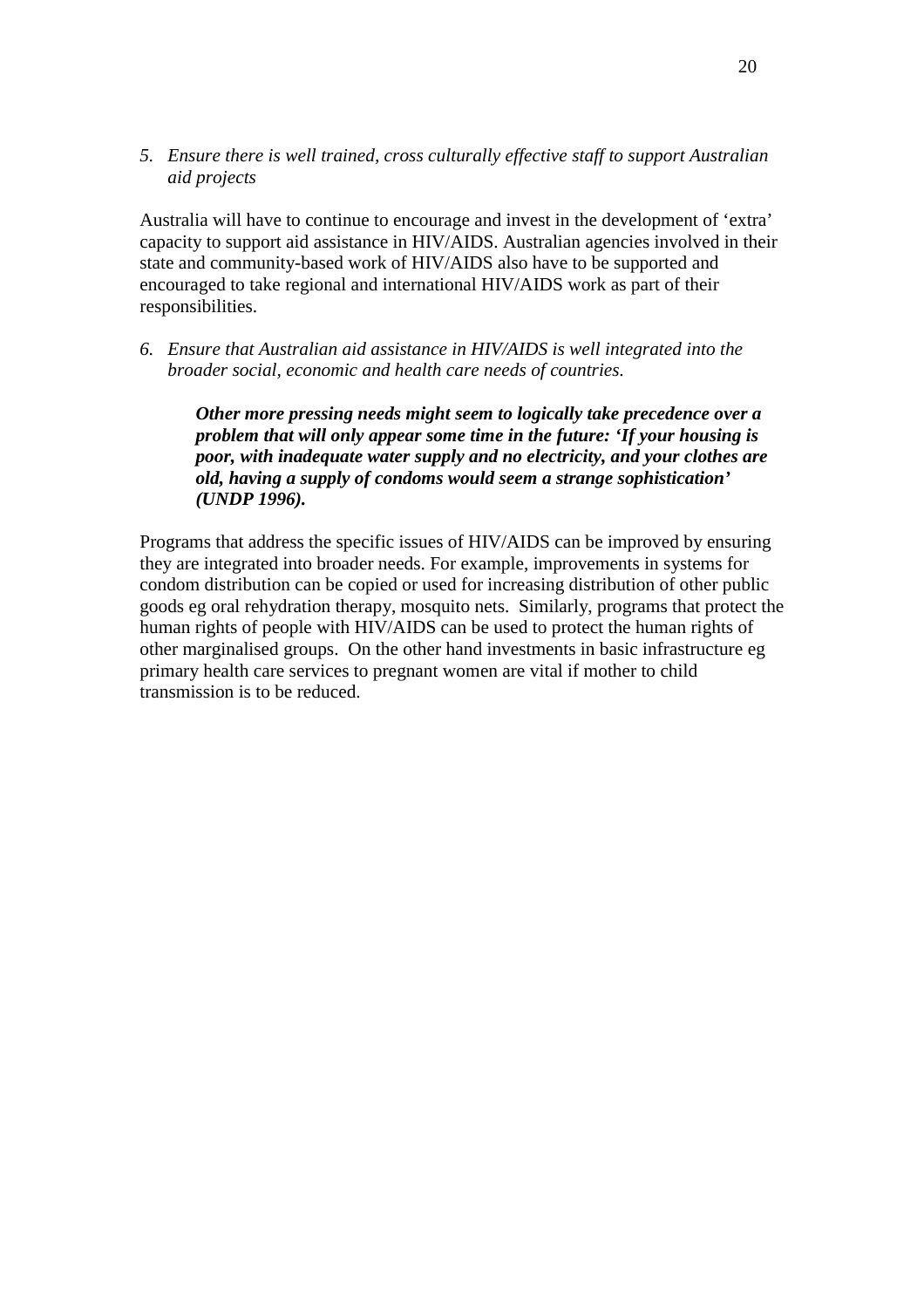#### **REFERENCES**

#### ABC (2000)

*PNG Independence marred by high HIV incidence* The World Today, ABC Radio 1/9/2000 http://www.abc.net.au/worldtoday/s170542.htm

#### AFAO (1999)

*Access to HIV Treatments for PLWHAs in Asia* Australian Federation of AIDS Organisations (AFAO) Briefing Paper #134

#### AIDS Society for Asia and the Pacific (1998)

*From Words to Action* : *Report of the 4th International Congress on AIDS in Asia and the Pacific* ASAP, Manila

#### Altman, D. (2000)

*AIDS and Security* (unpublished chapter)

#### Berkley S., (2000)

'Current status of AIDS vaccine development' *International AIDS Society Newsletter* No. 16, 8-9

#### Chin J., (1995)

*Scenarios for the AIDS epidemic in Asia* Asia Pacific Population Research Reports, No. 2, East-West Center, Honolulu, in Linge G, Porter D eds *No Place for Borders*, Allen and Unwin, NSW

#### Grunseit A., (1997)

*Impact of HIV and Sexual Health Education on the Sexual Behaviour of Young People – a review update* UNAIDS, Geneva

#### Hsu L-N., De Guerny, J.,(2000)

'Population Movement, Development and HIV/AIDS: Looking Towards the future' in *Population Mobility in Asia: Implications for HIV/AIDS Action Programmes* UNDP, Bangkok

#### Linge, G., Porter, D., eds (1997)

*No Place for Borders : the AIDS Epidemic and Development in Asia and the Pacific* Allen & Unwin, N.S.W.

#### MAP (1999)

*The Status and Trends of the HIV/AIDS/STD Epidemics in Asia and the Pacific : Provisional Report* Monitoring the AIDS Pandemic, Washington D.C.

#### MAP (2000)

*The Status and Trends of the HIV/AIDS Epidemics in the World : Provisional Report* Mapping the AIDS Pandemic, Washington, D.C.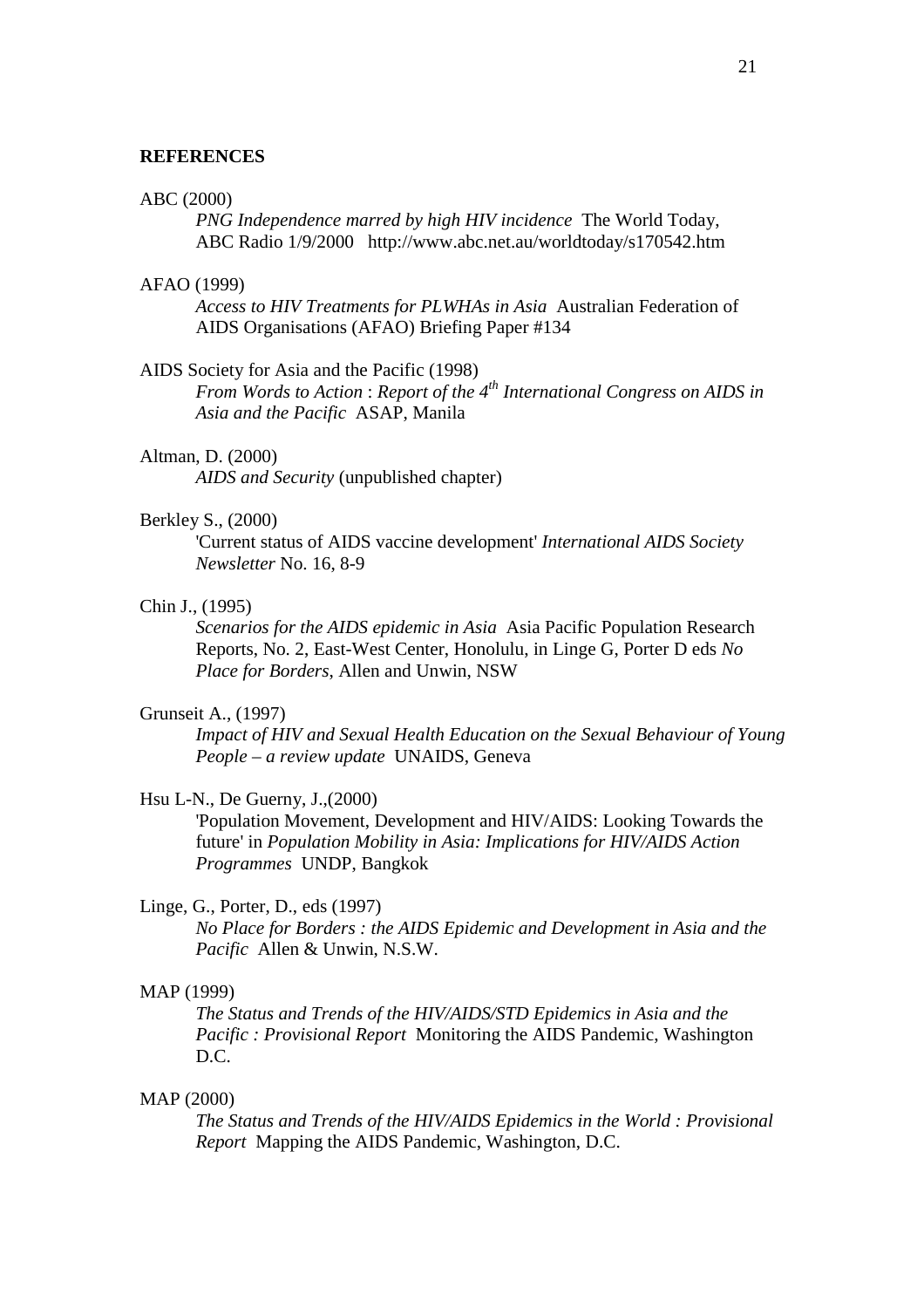#### Mechanic, D. (1992),

'Research Possibilities on Facilitating Health Care Transition', in Chen, L., Kleinman, A. & Ware, N. *Advancing Health in Developing Countries : The Role of Social Research* Centre for Population Studies, Harvard University, Auburn House, New York

## Murray, C., Lopez, A., (1996)

*The Global Burden of Disease Summary* WHO, Geneva

#### Piot P., and Aggleton P.,(1998)

'AIDS, Inequality and Prevention' *International AIDS Society Newsletter* No 10, 8-10

#### Skeldon, R., (2000)

*Population Mobility and HIV Vulnerability in South East Asia : an Assessment and Analysis* UNDP, Thailand

#### SPC (1997)

*Regional Strategy for the Prevention of AIDS/STD in Pacific Countries and Territories 1997-2000*. South Pacific Commission, Noumea

#### UNAIDS (1997)

*Women and AIDS : UNAIDS Point of View* UNAIDS, Geneva

#### UNAIDS (1998a)

*UNAIDS Biennial Progress Report 1996-1997* UNAIDS, Geneva

#### UNAIDS (1998b)

*Putting HIV/AIDS on the Business Agenda : UNAIDS Best Practice Collection* UNAIDS, Geneva

#### UNAIDS (1999a)

*Comfort and Hope : Six Case Studies on Mobilising Family and Community Care For and By People with HIV/AIDS* UNAIDS, Geneva

#### UNAIDS (1999b)

*Sustainable Agricultural/Rural Development and Vulnerability to the AIDS Epidemic* UNAIDS, Geneva

#### UNAIDS (1999c)

*From Principle to Practice : Greater Involvement of People Living With or Affected by HIV/AIDS (GIPA)* UNAIDS, Geneva

#### UNAIDS (2000a)

*UNAIDS Report on the Global HIV/AIDS Epidemic* UNAIDS, Geneva

#### UNAIDS (2000b)

*Innovative Approaches to HIV Prevention : Selected Case Studies* UNAIDS Geneva